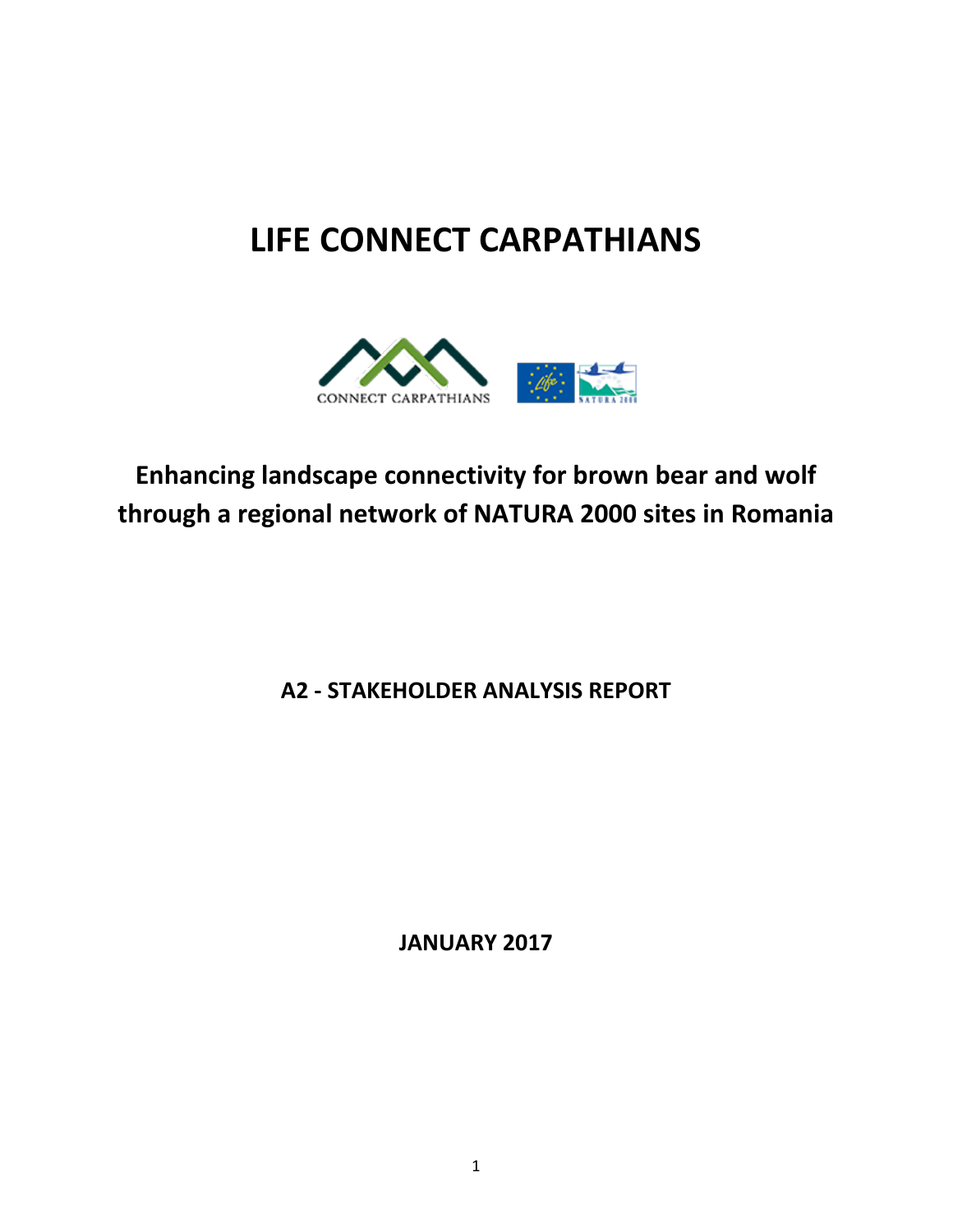## **Introduction**

This document provides a comprehensive summary of project stakeholders at multiple levels, categorised into national level government, local level government, private sector and others, as well as the Coordinating and Associated Beneficiaries of the project team itself.

The following table lists key project stakeholders, a description of their remit and broad responsibilities, notes on their involvement in project activities, and ways in which the project must liaise and collaborate with them in order to meet deliverables. Heavy stakeholder engagement across a complex framework of decision-makers and jurisdictions has been a continual and necessary theme of the project. Images of stakeholder engagement during the life of the project to date are included as an annex.

The right hand column of the analysis table lists the key project actions that each stakeholder group is supporting. For very general actions that involve all stakeholders (such as A1 covering project initiation, A2 on stakeholder consultation and E on communications and visibility) these are not listed in the table. Where a stakeholder is involved in all actions within an overall component (e.g. C1-C7) this is listed simply as the corresponding component (e.g. C). Where a stakeholder has involvement in specific action(s) only, this is denoted.

| Name of<br>Stakeholder                           | <b>Broad organisational</b><br>remit/responsibilities                                                                                       | <b>How stakeholder is</b><br>influencing or may<br>influence the activities of<br>the project                                                                                                                                                                                                                    | How stakeholder is<br>influenced or may be<br>influenced by the<br>activities of the<br>project                                                                                                                                                                              | Key Action(s) |
|--------------------------------------------------|---------------------------------------------------------------------------------------------------------------------------------------------|------------------------------------------------------------------------------------------------------------------------------------------------------------------------------------------------------------------------------------------------------------------------------------------------------------------|------------------------------------------------------------------------------------------------------------------------------------------------------------------------------------------------------------------------------------------------------------------------------|---------------|
| <b>Coordinating and Associated Beneficiaries</b> |                                                                                                                                             |                                                                                                                                                                                                                                                                                                                  |                                                                                                                                                                                                                                                                              |               |
| Fauna & Flora<br>International                   | Coordinating<br>Beneficiary.<br>International<br>biodiversity<br>conservation NGO<br>with grant and<br>project management<br>responsibility | Knowledge sharing to the<br>benefit of project activities<br>using internal FFI expertise<br>drawn from EC and<br>landscape level<br>conservation activities at<br>the Romania programme<br>and global level of the<br>portfolio<br>Internal technical and<br>management inputs for<br>project setup, reporting, | Use of internal<br>communication<br>channels such as<br>organisational intranet<br>to make resources and<br>tools available to<br>strengthen project<br>planning and<br>implementation<br>Increased<br>understanding across<br>the organisation of<br>landscape connectivity | All           |

## **Stakeholder Analysis**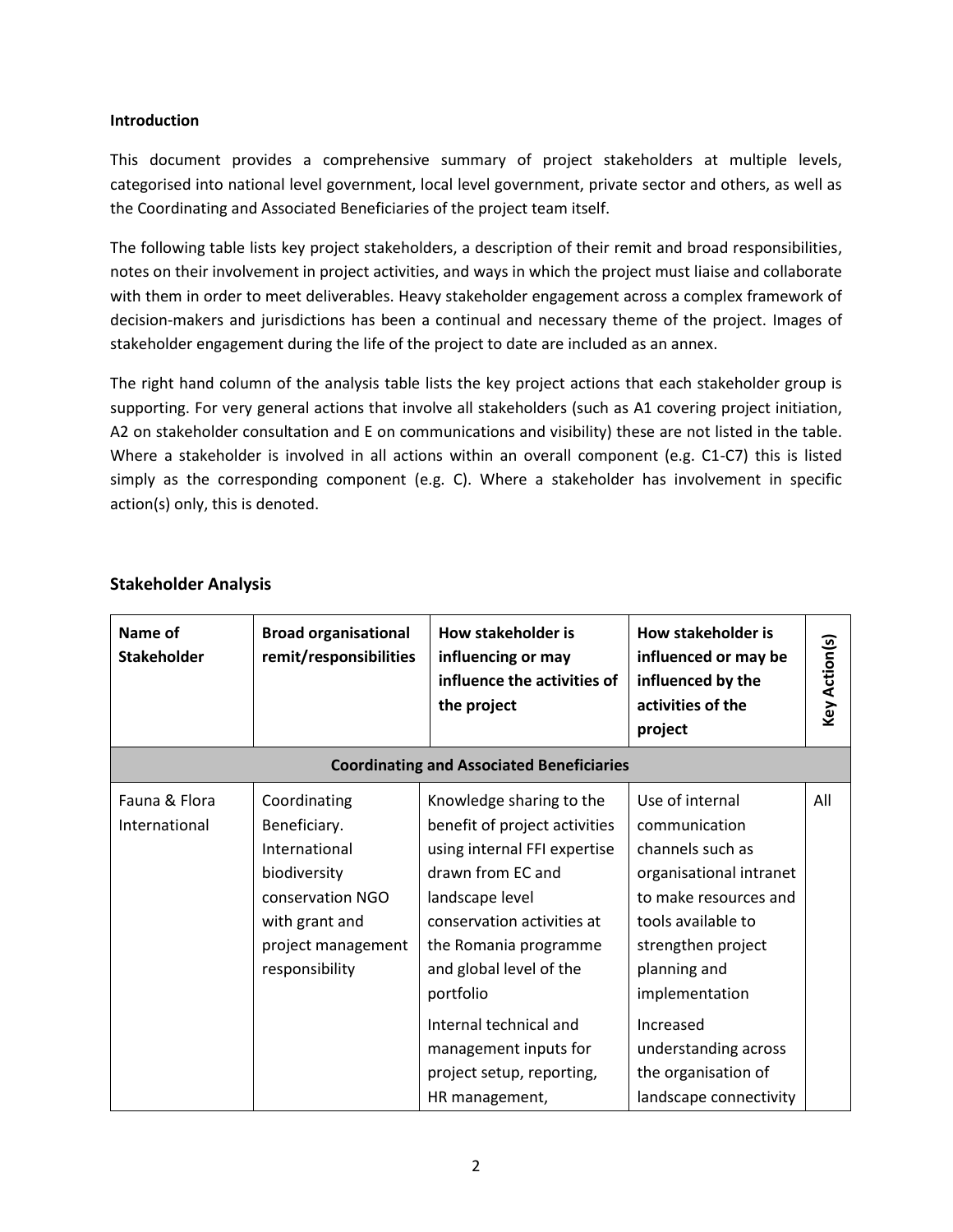|                                                       |                                                                                                                                                            | completion of deliverables<br>and financial management                                                                                                                                                                                                                                                                                    | projects and<br>approaches and<br>enhanced knowledge<br>of bear and wolf<br>conservation                                                                                                                                                                                                                                                                                                                                                                                                                                 |                       |
|-------------------------------------------------------|------------------------------------------------------------------------------------------------------------------------------------------------------------|-------------------------------------------------------------------------------------------------------------------------------------------------------------------------------------------------------------------------------------------------------------------------------------------------------------------------------------------|--------------------------------------------------------------------------------------------------------------------------------------------------------------------------------------------------------------------------------------------------------------------------------------------------------------------------------------------------------------------------------------------------------------------------------------------------------------------------------------------------------------------------|-----------------------|
|                                                       |                                                                                                                                                            |                                                                                                                                                                                                                                                                                                                                           | management                                                                                                                                                                                                                                                                                                                                                                                                                                                                                                               |                       |
| Zarand<br>Association                                 | Associated<br>Beneficiary. National<br>biodiversity<br>conservation and<br>sustainable<br>livelihoods NGO<br>active in the project<br>landscape            | Key project implementing<br>partner involved in most<br>actions and deliverables<br>Specific expertise in local<br>stakeholder engagement,<br>national and state-level<br>administrative procedures,<br>natural resources<br>management, public<br>awareness and<br>environmental education<br>and sustainable livelihoods<br>development | As key project co-<br>implementer, the<br>relationship between<br>FFI, Zarand and almost<br>all project activities is<br>interlinked<br>Through co-<br>implementation, the<br>project will undertake<br>much mutual skills<br>sharing between<br>organisations, such as<br>Zarand contributing<br>their knowledge of the<br>landscape, Romanian<br>institutions and<br>stakeholders, and FFI<br>contributing its<br>experience in EC grant<br>management and<br>landscape<br>conservation in other<br>areas of the world | All                   |
| Ministry of<br>Environment and<br>Climate Change      | section for detailed description                                                                                                                           | Associated Beneficiary. See national government and state entities stakeholders                                                                                                                                                                                                                                                           |                                                                                                                                                                                                                                                                                                                                                                                                                                                                                                                          |                       |
| General<br>Inspectorate of<br>Romanian<br>Gendarmerie | Associated<br>Beneficiary.<br>Gendarmes<br>participate with<br>other institutions to<br>supervise, control,<br>protect and conserve<br>hunting and fishing | Promote the activities of<br>the human-wildlife conflict<br>incident response team<br>and the intervention<br>protocols established by<br>the project<br>Set up, promote and                                                                                                                                                              | New operational<br>enforcement patrol<br>team established to<br>specialise in anti-<br>poaching activities<br>Facilitation and<br>participation in                                                                                                                                                                                                                                                                                                                                                                       | $C2-3$<br>$D2-3$<br>F |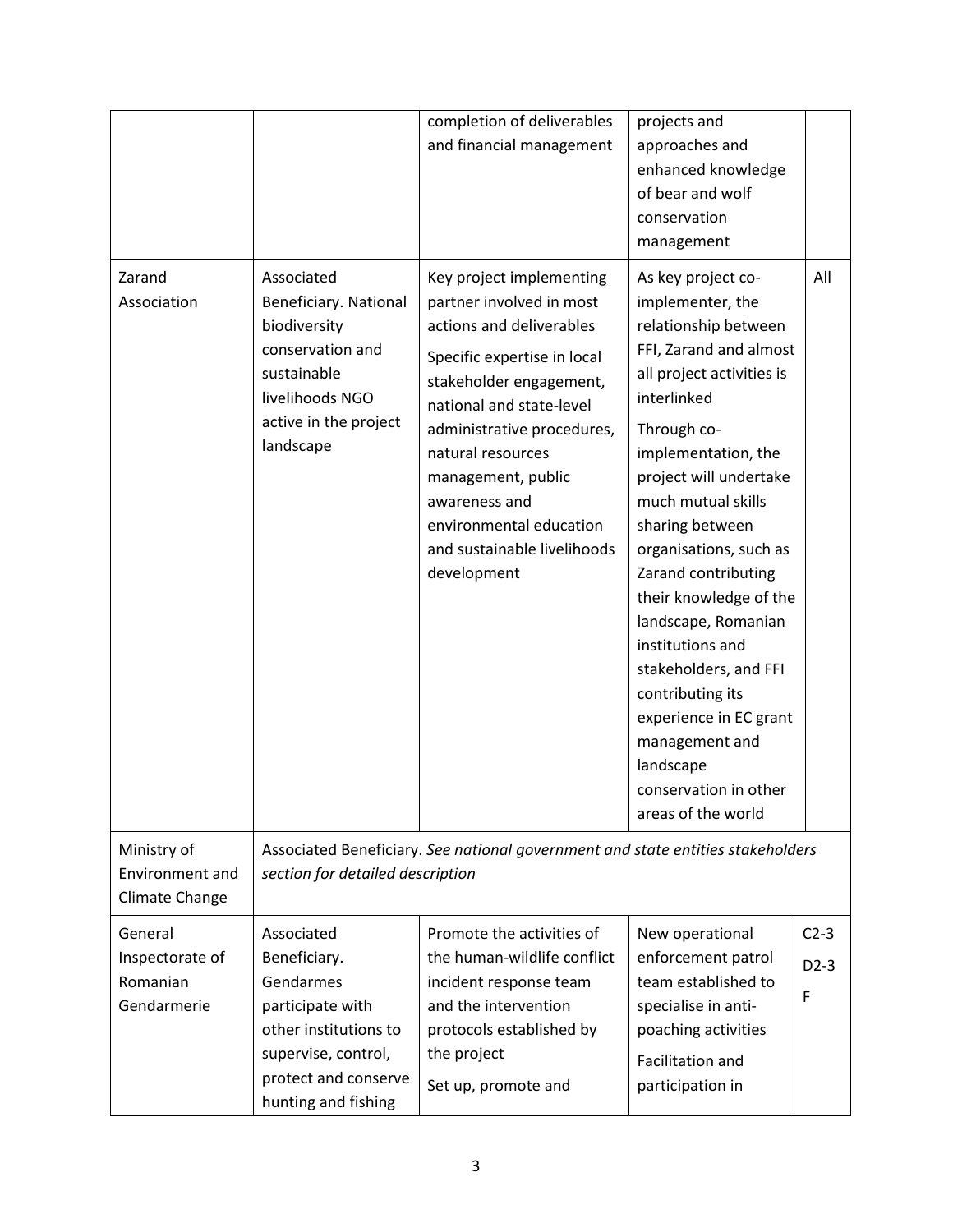|                                                                           | areas, the forestry<br>sector and<br>environmental<br>regulations through<br>specific measures to<br>combat violation of<br>legal norms                                                                                            | support the anti-poaching<br>team and the protocols of<br>intervention on poaching<br>issues<br>Support the development,<br>implementation and<br>dissemination of<br>intervention protocols<br>developed under the<br>project<br>Promote the success of<br>actions implemented under<br>Life Connect Carpathians<br>project to all regional<br>Gendarmerie<br>Duplicate the units<br>established in the project<br>to operate in Natura 2000<br>sites throughout the<br>country<br>Continue patrolling team<br>efforts after the end date<br>of the Life project | training activities<br>and other meetings<br>Establish protocols<br>for project<br>interventions and<br>activities<br>Reduce the targeting<br>of focal and prey<br>species poaching<br>through the activities<br>of the anti-poaching<br>team<br>Reduce human-<br>wildlife conflicts<br>through the activity<br>of the rapid<br>intervention team |     |
|---------------------------------------------------------------------------|------------------------------------------------------------------------------------------------------------------------------------------------------------------------------------------------------------------------------------|-------------------------------------------------------------------------------------------------------------------------------------------------------------------------------------------------------------------------------------------------------------------------------------------------------------------------------------------------------------------------------------------------------------------------------------------------------------------------------------------------------------------------------------------------------------------|---------------------------------------------------------------------------------------------------------------------------------------------------------------------------------------------------------------------------------------------------------------------------------------------------------------------------------------------------|-----|
|                                                                           |                                                                                                                                                                                                                                    | National government and state entities                                                                                                                                                                                                                                                                                                                                                                                                                                                                                                                            |                                                                                                                                                                                                                                                                                                                                                   |     |
|                                                                           |                                                                                                                                                                                                                                    |                                                                                                                                                                                                                                                                                                                                                                                                                                                                                                                                                                   |                                                                                                                                                                                                                                                                                                                                                   |     |
| Ministry of<br>Environment,<br>Water and<br>Forests $1$<br>protected area | <b>Associated Beneficiary</b><br>of the project<br>Government<br>institution with a role<br>in coordination of<br>activities related to<br>nature protection and<br>conservation of<br>biological diversity and<br>coordination of | Tracking compliance<br>with legislative<br>frameworks for the<br>approval of<br>management plans<br>Approval and<br>dissemination of<br><b>Regional Species Action</b><br>Plans<br>Promoting                                                                                                                                                                                                                                                                                                                                                                      | Introduction of project<br>database, which may<br>be necessary in the<br>context of mandatory<br>reporting on EU target<br>species<br>Project data can<br>contribute to studies<br>on designation of<br>ecological corridors                                                                                                                      | All |

The name of this Ministry has undergone some changes during the life of the project. In 2014 and beforehand **1**<br>The name of this Ministry has undergone some changes during the life of the project. In 2014 and beforehand during project development it was known as the Ministry of Environment and Climate Change, and in early 2017 it went through further reform and a split into two ministries. The stakeholder is grouped for the purposes of the stakeholder analysis as broad engagement with ministry-level counterparts follows a similar approach.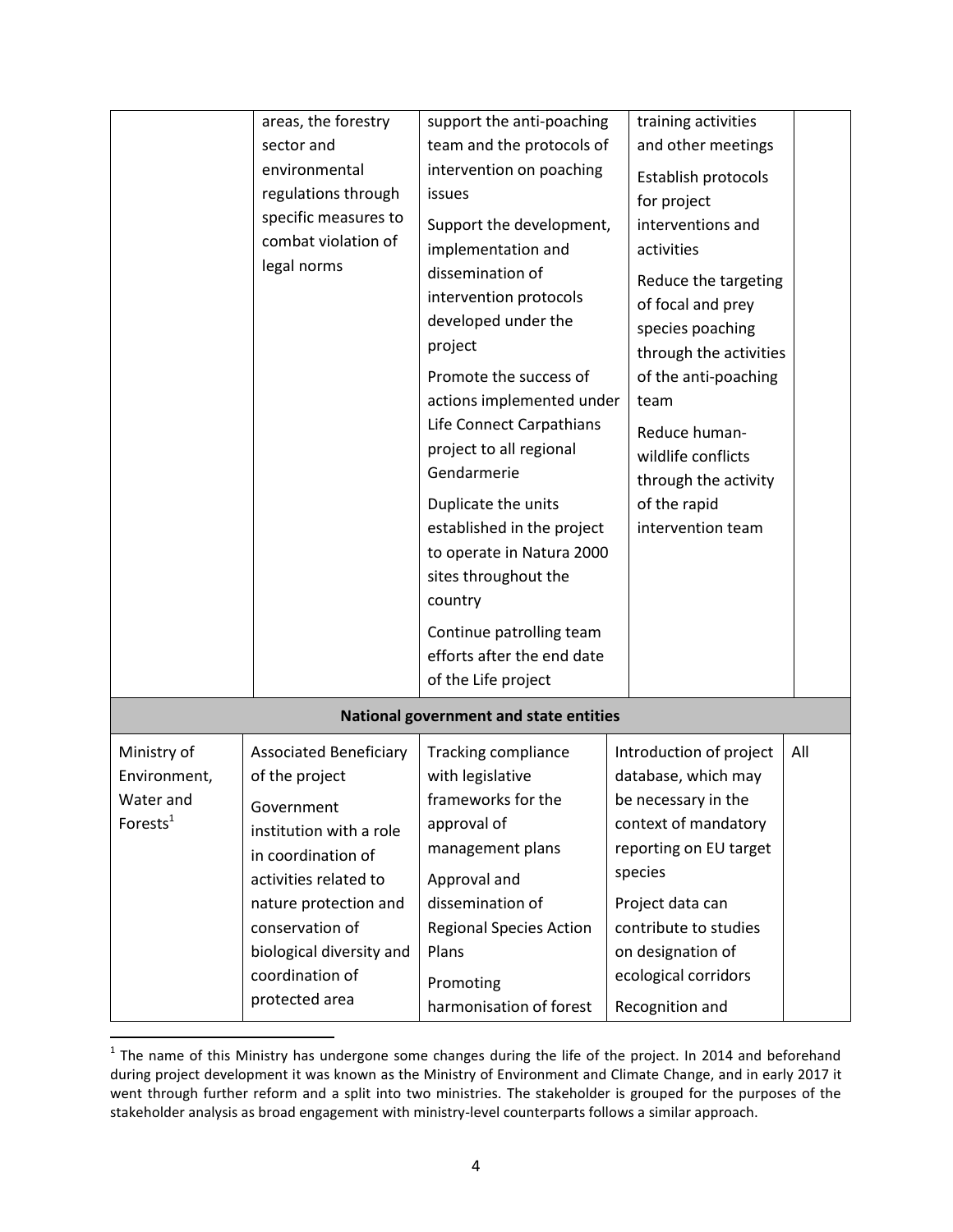| administrators and             | management and               | promotion of 8 micro-   |  |
|--------------------------------|------------------------------|-------------------------|--|
| their regulatory               | hunting plans including      | corridors               |  |
| activities                     | measures to improve          | Reducing poaching of    |  |
| Approval/                      | connectivity and the         | target species and      |  |
| endorsement of                 | conservation status of       | prey species through    |  |
| Natura 2000                    | the project's target         | the activities of the   |  |
| management plans               | species                      | anti-poaching team      |  |
| and Regional Species           | <b>Updating the Standard</b> | (enforcement patrol     |  |
| <b>Action Plans</b>            | Data Forms of sites in       | team)                   |  |
| Designation of                 | the project area             | Reducing damage         |  |
| ecological corridors           | Promoting the                | caused by bears and     |  |
| Approval for forest            | involvement of the           | wolves by               |  |
| and hunting                    | rapid intervention team      | demonstrating best      |  |
| management plans               | to reduce human-             | practice prevention     |  |
|                                | wildlife conflict (and a     | methods                 |  |
| Regulation/<br>coordination of | mechanism to facilitate      | Reducing human-         |  |
| subordinate agencies           | activation of the            | wildlife conflicts by   |  |
| (Environmental                 | intervention team after      | deploying the rapid     |  |
| Guards, National               | the project)                 | intervention team       |  |
| Environmental                  | Promoting the                | which act using         |  |
| Protection Agency)             | continuity and               | emergency operations    |  |
| and agencies under             | extension activities of      | procedures              |  |
| the authority of the           | the anti-poaching team       | Proposals for           |  |
| <b>National Forest</b>         | into other areas             | measures to ensure      |  |
| Administration                 | Promoting connectivity       | habitat connectivity at |  |
|                                | measures established         | the landscape level, to |  |
|                                | by the project, and their    | ensure the favorable    |  |
|                                | inclusion in                 | conservation status of  |  |
|                                | management plans in          | large carnivore species |  |
|                                | the project area             | Producing               |  |
|                                | Provision of official data   | recommendations on      |  |
|                                | on assessments of large      | the harmonisation of    |  |
|                                | carnivores                   | target conservation     |  |
|                                |                              | species with forestry   |  |
|                                |                              | and hunting             |  |
|                                |                              | management plans        |  |
|                                |                              |                         |  |
|                                |                              | Enhancing institutional |  |
|                                |                              | capacity through        |  |
|                                |                              | encouraging             |  |
|                                |                              | participation in        |  |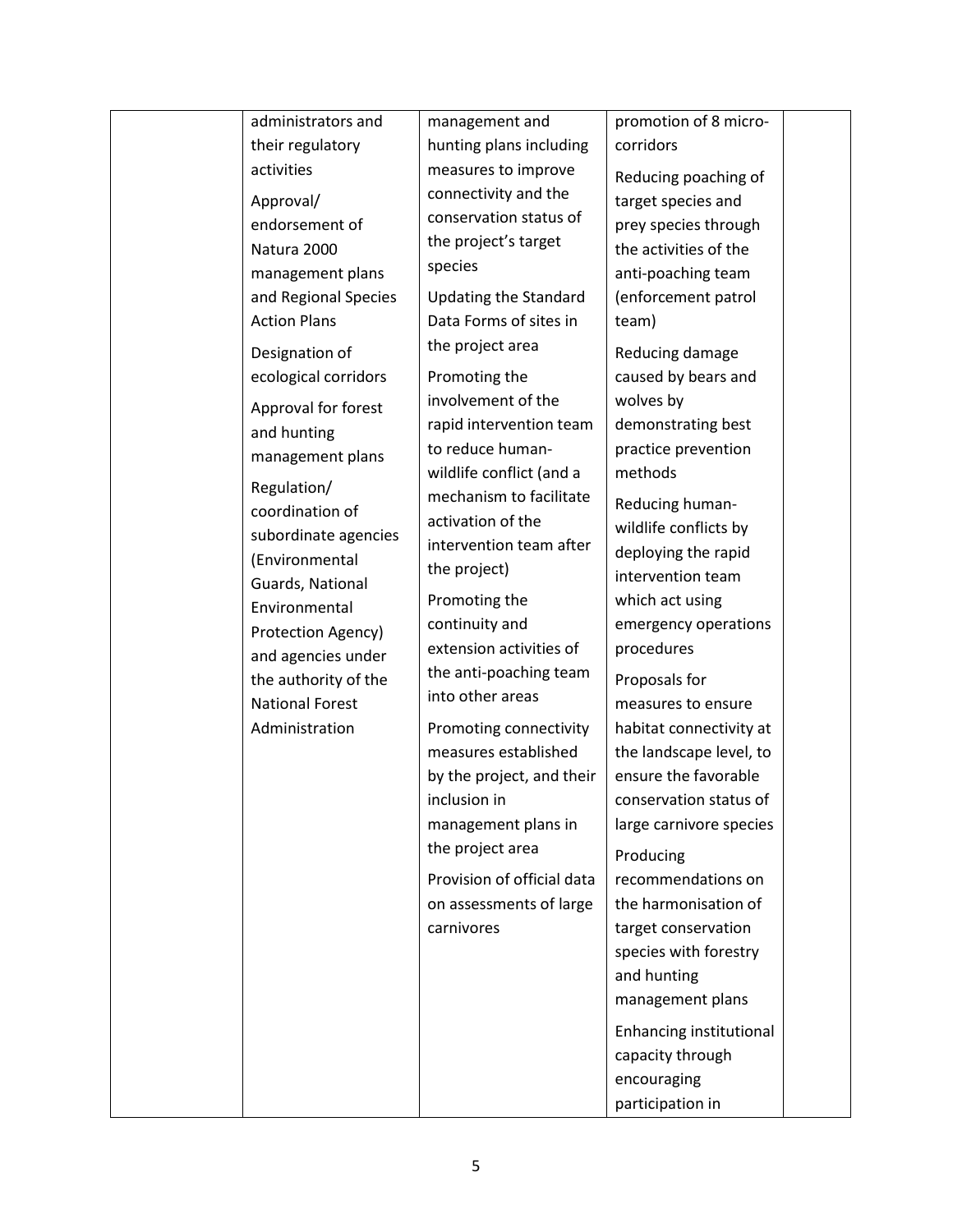|                                                        |                                                                                                                                                                                                             |                                                                                                                                                                                                                                                                                                                                                                                                                                                                                                                                                                                                                                                                                                                                                    | training actions and<br>working groups<br>The stakeholder is part<br>of the National<br>Consultative Group for<br>Regional Species<br><b>Action Plans</b>                                                                                                                                                                                                                                                                                                                                                                                                                                                                                                                                                                           |                             |
|--------------------------------------------------------|-------------------------------------------------------------------------------------------------------------------------------------------------------------------------------------------------------------|----------------------------------------------------------------------------------------------------------------------------------------------------------------------------------------------------------------------------------------------------------------------------------------------------------------------------------------------------------------------------------------------------------------------------------------------------------------------------------------------------------------------------------------------------------------------------------------------------------------------------------------------------------------------------------------------------------------------------------------------------|-------------------------------------------------------------------------------------------------------------------------------------------------------------------------------------------------------------------------------------------------------------------------------------------------------------------------------------------------------------------------------------------------------------------------------------------------------------------------------------------------------------------------------------------------------------------------------------------------------------------------------------------------------------------------------------------------------------------------------------|-----------------------------|
| <b>National Forest</b><br>Administration<br>- ROMSILVA | Sustainable<br>management of the<br>national forest estate<br>undertaken in<br>accordance with<br>national forestry<br>management<br>approaches and<br>protocols, and aligned<br>with hunting<br>management | Approval of<br>management plans for<br>the two Parks (Apuseni<br>Natural Park and<br><b>Retezat National Park)</b><br>and the Natura 2000<br>sites that are<br>administered by the<br><b>County Forest</b><br>Department<br><b>Coordination of Forestry</b><br>Department activities in<br>the project area<br><b>Endorsement of forestry</b><br>management plans<br><b>Endorsement of hunting</b><br>management plans for<br>game units that are<br>under County Forestry<br>Departments<br>Supporting and<br>promoting<br>recommendations on<br>the harmonisation of<br>forest and hunting<br>management planning<br>Promoting the anti-<br>poaching team -<br>establishing a<br>partnership with the<br>Gendarmerie<br>Promoting the activities | Providing<br>recommendations on<br>the harmonisation of<br>forest and hunting<br>management plans<br>with conservation<br>measures which<br>together with Regional<br>Species Action Plans,<br>contribute to long-<br>term conservation of<br>forests and project<br>target species<br>Reducing human-<br>wildlife conflicts<br>involving best practice<br>activities conducted<br>by the rapid<br>intervention team<br>Reducing poaching of<br>target species and<br>prey species through<br>the activities of the<br>anti-poaching team<br>(enforcement patrol<br>team)<br>Measures to ensure<br>the favorable<br>conservation status of<br>project target species<br>to be included in the<br>protected area<br>management plans | $A3-9$<br>$\mathsf{C}$<br>D |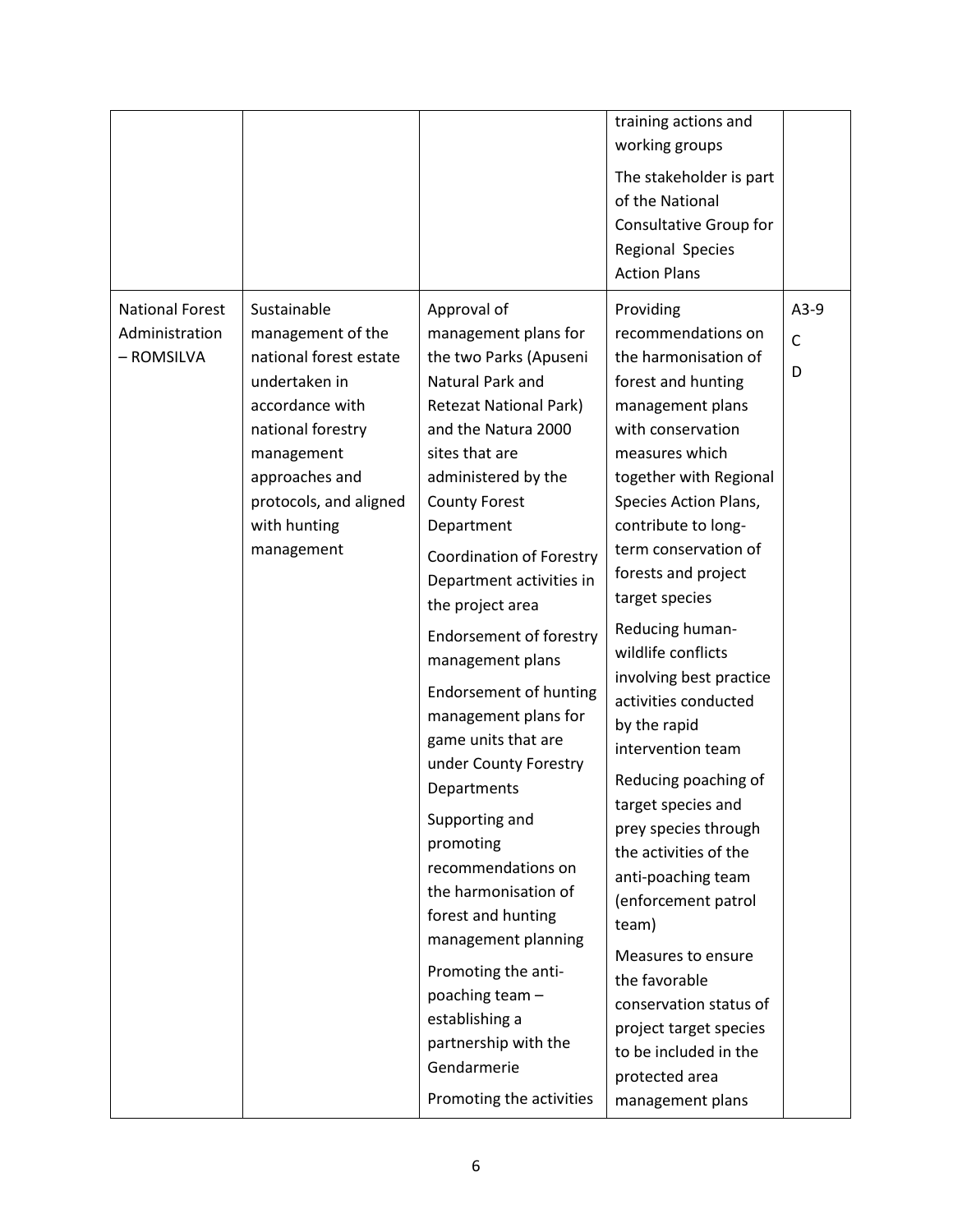|                                                         |                                                                                                                                                                                                                                                                                                                                                                                                                                                                                                                                                                                | of the rapid<br>intervention team                                                                                                                                                                                                                                                                                                                                                                                                                                                                                                                                                                                                                                                                                                   | The stakeholder is part<br>of the National<br>Consultative Group for<br><b>Regional Species</b><br><b>Action Plans</b><br>Enhancing institutional<br>capacity through<br>facilitating meetings<br>and trainings                                                                                                                                                                                                                                                                                                                                                                                                                                                         |                        |
|---------------------------------------------------------|--------------------------------------------------------------------------------------------------------------------------------------------------------------------------------------------------------------------------------------------------------------------------------------------------------------------------------------------------------------------------------------------------------------------------------------------------------------------------------------------------------------------------------------------------------------------------------|-------------------------------------------------------------------------------------------------------------------------------------------------------------------------------------------------------------------------------------------------------------------------------------------------------------------------------------------------------------------------------------------------------------------------------------------------------------------------------------------------------------------------------------------------------------------------------------------------------------------------------------------------------------------------------------------------------------------------------------|-------------------------------------------------------------------------------------------------------------------------------------------------------------------------------------------------------------------------------------------------------------------------------------------------------------------------------------------------------------------------------------------------------------------------------------------------------------------------------------------------------------------------------------------------------------------------------------------------------------------------------------------------------------------------|------------------------|
| National<br>Environmental<br>Protection<br>Agency (EPA) | Coordination of<br>regional nature<br>conservation<br>activities,<br>implementation of<br>policies and strategies<br>for biodiversity<br>conservation and<br>sustainable use of<br>environmental<br>services<br>Coordinating the<br>implementation of<br>sectoral and national<br>action plans for<br>environmental<br>protection<br>Participation in<br>national reporting on<br>implementation of<br>international<br>conventions and<br>agreements on nature<br>protection, ratified by<br>Romania<br>Conferring the<br>management of<br>Natura 2000 sites to<br>custodians | Authorisation of<br>developments with<br>potential impact on the<br>environment, and<br>ensuring compliance<br>with legal provisions for<br>infrastructure<br>developments<br>Hold responsibility for<br><b>Strategic Environmental</b><br>Assessments (SEAs) and<br><b>Environmental Impact</b><br>Assessments (EIAs)<br>Coordination of county-<br>level EPA activities,<br>including the work of<br>Natura 2000 site<br>custodians<br>Promotion of Regional<br>Species Action Plans for<br>bear and wolf<br><b>Execution and</b><br>management of bear<br>and wolf population<br>inventories at the<br>national level<br>Management of reports<br>on harvesting of strictly<br>protected species under<br>exemptions established | Studies and maps<br>produced within the<br>project will improve<br>the management<br>capacity of human-<br>wildlife conflicts<br>Provision of data on<br>large carnivores;<br>improving national<br>datasets<br>Reducing poaching of<br>target species and<br>prey species through<br>the activities of the<br>anti-poaching team<br>(enforcement patrol<br>team)<br>Implement and<br>recommend measures<br>and recommendations<br>to ensure the<br>favorable<br>conservation status of<br>large carnivore species<br>The stakeholder is part<br>of the National<br>Consultative Group for<br><b>Regional Species</b><br><b>Action Plans</b><br>Enhancing institutional | A<br>$\mathsf{C}$<br>D |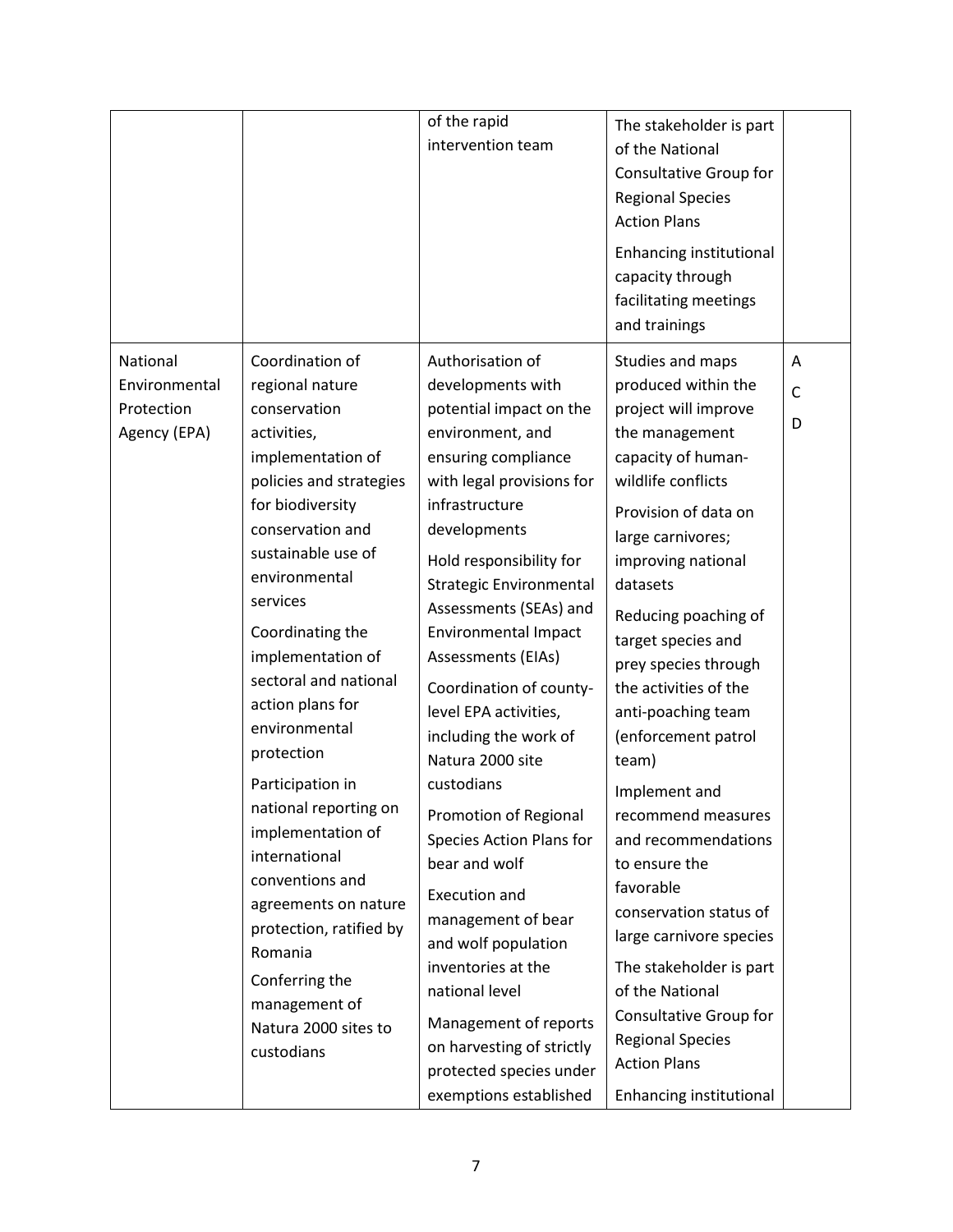|                                     |                                                                                                                                                                                                                                                                                                                                 | and permitted by<br>legislation<br>Management of the<br>National Registry to<br>monitor capture and<br>killing of target species<br>Dissemination of project<br>results and best<br>practices                                                                                                                                                                 | capacity through<br>facilitating meetings<br>and trainings                                                                                                                                                                                                                                                                                                                                                                                                                                                                                                                   |                              |
|-------------------------------------|---------------------------------------------------------------------------------------------------------------------------------------------------------------------------------------------------------------------------------------------------------------------------------------------------------------------------------|---------------------------------------------------------------------------------------------------------------------------------------------------------------------------------------------------------------------------------------------------------------------------------------------------------------------------------------------------------------|------------------------------------------------------------------------------------------------------------------------------------------------------------------------------------------------------------------------------------------------------------------------------------------------------------------------------------------------------------------------------------------------------------------------------------------------------------------------------------------------------------------------------------------------------------------------------|------------------------------|
| National<br>Environmental<br>Guards | Police activities with<br>an environmental<br>impact and apply<br>sanctions provided by<br>the law on<br>environmental<br>protection<br>Direct and control the<br>work of all county<br>guards<br>Monitor compliance<br>with protected area<br>management plans by<br>administrators or<br>custodians who<br>manage these sites | Promote the activities<br>of the rapid<br>intervention team<br>among the county<br>guards<br>National<br>implementation of best<br>practice anti-poaching<br>methods demonstrated<br>in the project<br>Tracking compliance by<br>site custodians of the<br>conservation measures<br>for target species and<br>prey species that the<br>project will establish | Reduce and respond<br>to human-wildlife<br>conflict through best<br>practices employed by<br>the rapid intervention<br>team<br>Reducing poaching of<br>target species and<br>prey species through<br>the activities of the<br>anti-poaching team<br>(enforcement patrol<br>team)<br><b>Recommend measures</b><br>for conservation of<br>target species and<br>habitat connectivity<br>Part of the National<br>Consultative Group for<br><b>Regional Species</b><br><b>Action Plans</b><br>Participation in<br>meetings and training<br>events organised<br>under the project | $A3,5-8$<br>$C2-5$<br>$D1-5$ |
| Ministry of<br>Transport            | Establishment of<br>transport policy at a<br>national level,<br>development of<br>strategy and specific                                                                                                                                                                                                                         | Coordination of the<br>activities of the railway<br>company CFR and the<br>road and motorway<br>company CNADNR                                                                                                                                                                                                                                                | Ensure infrastructure<br>developments adopt<br>measures to include<br>permeability                                                                                                                                                                                                                                                                                                                                                                                                                                                                                           | A8                           |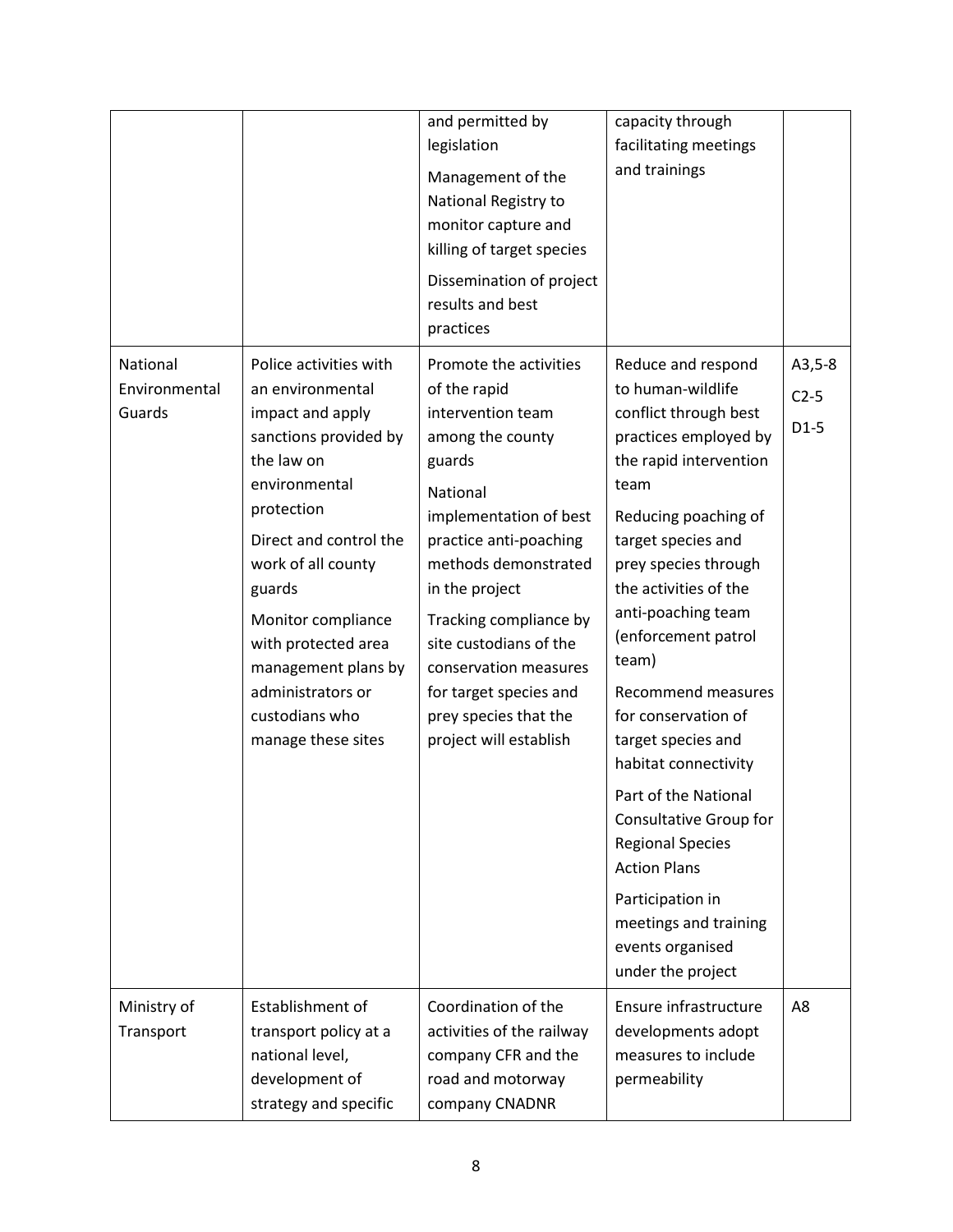|                                                                               | development<br>regulations<br>Harmonisation of<br>transportation<br>activities within<br>general government<br>policies and strategies,<br>and performing the<br>role of the state<br>authority for transport<br>and transport<br>infrastructure | Promotion of the<br>measures established in<br>the project for target<br>species and the<br>functionality of<br>ecological corridors in<br>infrastructure projects<br>that will develop<br>alongside Life Connect<br>Carpathians                                                                                                                                   | Promote the measures<br>established in the<br><b>Regional Species</b><br><b>Action Plans for bear</b><br>and wolf<br>Participation in project<br>meetings as needed                                                                                                                                                                                                          |                                                   |
|-------------------------------------------------------------------------------|--------------------------------------------------------------------------------------------------------------------------------------------------------------------------------------------------------------------------------------------------|--------------------------------------------------------------------------------------------------------------------------------------------------------------------------------------------------------------------------------------------------------------------------------------------------------------------------------------------------------------------|------------------------------------------------------------------------------------------------------------------------------------------------------------------------------------------------------------------------------------------------------------------------------------------------------------------------------------------------------------------------------|---------------------------------------------------|
| National<br>Railway<br>Company "CFR"                                          | Management of rail<br>network in Romania,<br>including maintaining<br>state railway<br>infrastructure and a<br>number of private<br>infrastructure<br>components                                                                                 | Implementation of<br>engineering solutions to<br>ensure permeability for<br>development projects in<br>ecological corridors<br>Promotion of<br>approaches and<br>measures to ensure<br>permeability for species<br>in the corridor                                                                                                                                 | Ensure infrastructure<br>developments adopt<br>measures to include<br>permeability<br>Participation in project<br>meetings as needed<br>Part of the National<br>Consultative Group for<br><b>Regional Species</b><br><b>Action Plans</b>                                                                                                                                     | A3, A5,<br>A8<br>C <sub>6</sub><br>D <sub>6</sub> |
| Romanian<br>National<br>Company for<br>Motorways and<br><b>National Roads</b> | Management,<br>operation,<br>maintenance,<br>modernisation and<br>development of<br>national roads and<br>motorways in<br>Romania                                                                                                                | Implementation of<br>engineering solutions to<br>ensure permeability for<br>development projects in<br>the Life Connect<br>Carpathians project<br>area<br>Demonstration and<br>promotion of best<br>practices to ensure<br>connectivity of habitats<br>for species<br>Collaboration with the<br>project team to<br>demonstrate the<br>functionality of<br>ecoducts | Ensure infrastructure<br>developments adopt<br>measures to include<br>permeability<br>Monitoring of wildlife<br>in highway<br>development areas<br>Technical support for<br>the site selection and<br>implementation of<br>ecoducts and<br>ecological monitoring<br>of them<br>Identification of<br>critical areas for<br>animal crossing points<br>Participation in project | A3, A5,<br>A8<br>C <sub>6</sub><br>D <sub>6</sub> |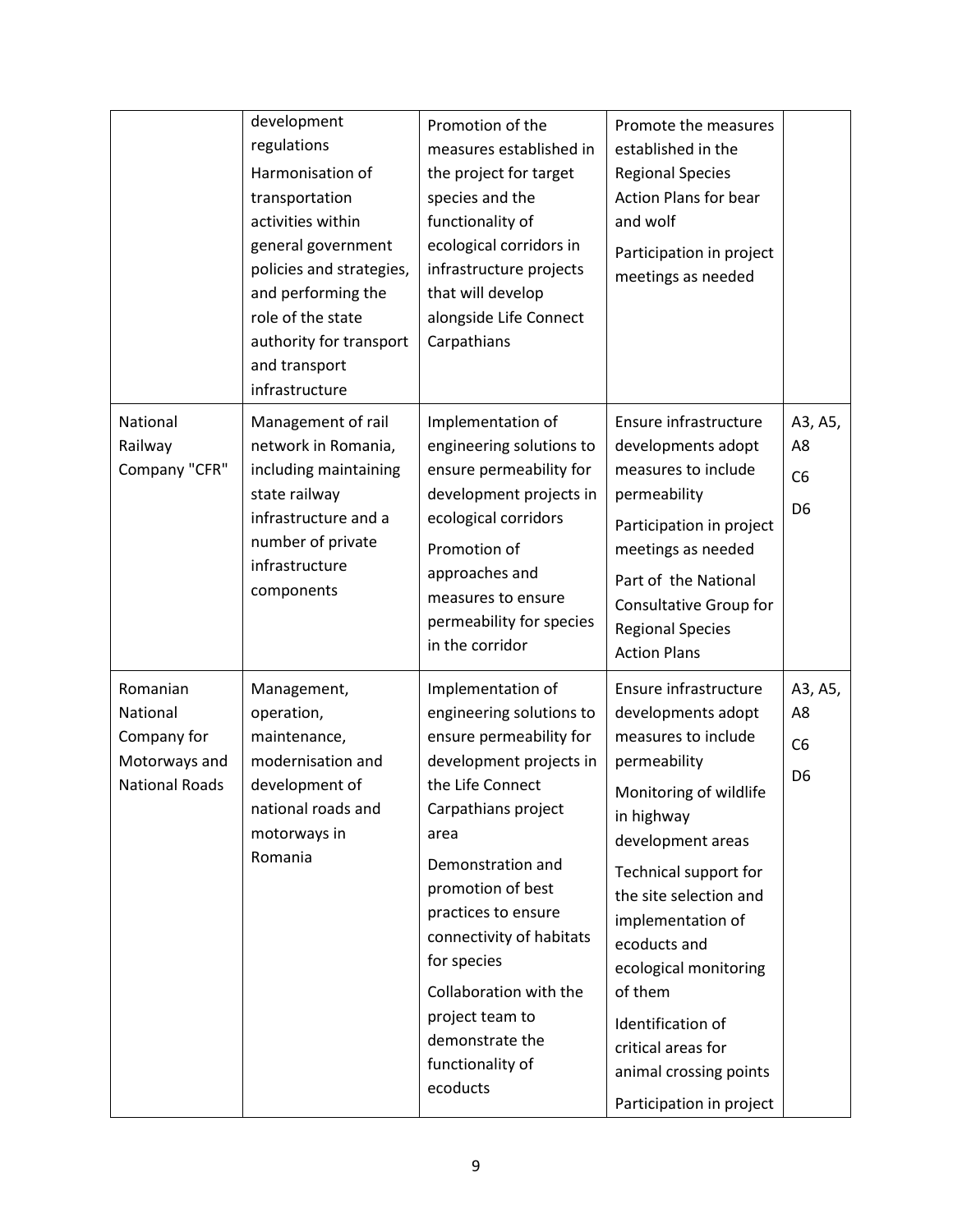|                                                                               |                                                                                                                                                                                                                                                                                                                                                                                                                                    |                                                                                                                                                              | meetings as needed<br>Part of the National<br>Consultative Group for<br><b>Regional Species</b><br><b>Action Plans</b>                                                                                                               |                                                 |
|-------------------------------------------------------------------------------|------------------------------------------------------------------------------------------------------------------------------------------------------------------------------------------------------------------------------------------------------------------------------------------------------------------------------------------------------------------------------------------------------------------------------------|--------------------------------------------------------------------------------------------------------------------------------------------------------------|--------------------------------------------------------------------------------------------------------------------------------------------------------------------------------------------------------------------------------------|-------------------------------------------------|
| Ministry of<br>Regional<br>Development<br>and Public<br>Administration        | Where appropriate<br>liaise, alongside other<br>ministries,<br>government policy in<br>the following areas:<br>regional development,<br>cross-border,<br>transnational,<br>interregional and<br>regional planning,<br>urban planning and<br>architecture, housing<br>and residential<br>development,<br>cadastre and land<br>registry and local and<br>central public<br>administration<br>Coordinate the work<br>of NACLR (below) | Integration of<br>conservation measures<br>adopted for the<br>functionality of<br>ecological corridors and<br>species in the project<br>target area          | Support connectivity<br>and measures to<br>ensure the favorable<br>conservation status of<br>project target species<br>Part of the National<br>Consultative Group for<br><b>Regional Species</b><br><b>Action Plans</b>              | A3, A8<br>C                                     |
| <b>National Agency</b><br>for Cadastre<br>and Land<br>Registration<br>(NACLR) | The authority for<br>cartography, cadastre<br>and real estate,<br>setting policy, strategy<br>and regulations<br>Implementation of<br>government policies<br>through various<br>agencies and<br>institutions                                                                                                                                                                                                                       | Ensure that ecological<br>corridors are<br>highlighted in national,<br>regional and local<br>spatial planning<br>processes, land plans<br>and land registers | Use and promote data<br>on micro-corridors<br>established under the<br>project<br>Participation in project<br>meetings as needed<br>Part of the National<br>Consultative Group for<br><b>Regional Species</b><br><b>Action Plans</b> | A3, A8<br>B<br>C <sub>6</sub><br>D <sub>6</sub> |
| National<br>Administration<br>for Romanian<br>Waters                          | Management of public<br>waters and national<br>water infrastructure,<br>consisting of                                                                                                                                                                                                                                                                                                                                              | Promotion and<br>implementation of<br>environmental<br>management measures                                                                                   | Introduce measures to<br>improve the<br>conservation status of<br>project target species                                                                                                                                             | A3, A8<br>C6, D6                                |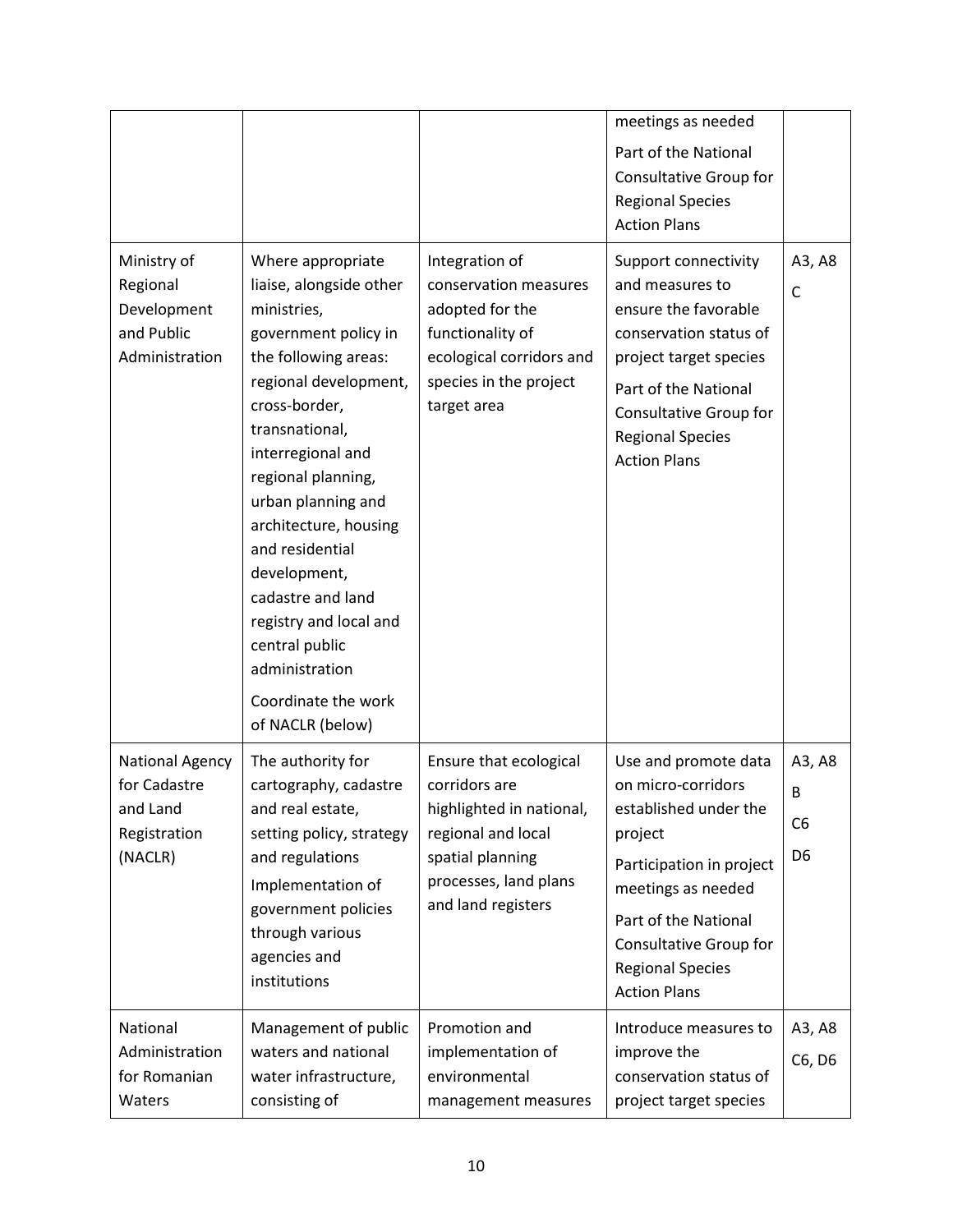| Ministry of<br>Agriculture and<br>Rural<br>Development                | reservoirs, flood-<br>control dams, canals<br>and other works<br>Hydrological and<br>hydrogeological<br>monitoring of quality<br>of water resources<br>including surface and<br>groundwater<br>The central public<br>authority responsible<br>for developing and<br>implementing national<br>strategies in the<br>agricultural sector, in<br>food production, rural<br>development, fisheries<br>and aquaculture, land<br>reclamation and<br>related areas such as<br>plant health, scientific<br>research, conservation<br>and sustainable land | under the project,<br>especially along the<br><b>Mures Valley</b><br>Highlighting of<br>ecological corridors in<br>computerised parcel<br>identification system<br>(LPIS)<br>Coordinate the activity<br>of AAPI (below)<br>Promote measures<br>within micro-corridors<br>established under the<br>project | Participation in project<br>meetings as needed<br>Part of the National<br>Consultative Group for<br><b>Regional Species</b><br><b>Action Plans</b><br>Participation in project<br>meetings as needed<br>Part of the National<br>Consultative Group for<br><b>Regional Species</b><br><b>Action Plans</b><br>Advise on related<br>measures to be<br>undertaken within<br>micro-corridors | A <sub>3</sub><br>A8-9<br>B<br>D <sub>1</sub><br>C6/D6 |
|-----------------------------------------------------------------------|--------------------------------------------------------------------------------------------------------------------------------------------------------------------------------------------------------------------------------------------------------------------------------------------------------------------------------------------------------------------------------------------------------------------------------------------------------------------------------------------------------------------------------------------------|-----------------------------------------------------------------------------------------------------------------------------------------------------------------------------------------------------------------------------------------------------------------------------------------------------------|-----------------------------------------------------------------------------------------------------------------------------------------------------------------------------------------------------------------------------------------------------------------------------------------------------------------------------------------------------------------------------------------|--------------------------------------------------------|
|                                                                       | management and<br>plant and animal<br>genetics                                                                                                                                                                                                                                                                                                                                                                                                                                                                                                   |                                                                                                                                                                                                                                                                                                           |                                                                                                                                                                                                                                                                                                                                                                                         |                                                        |
| Agency for<br>Agricultural<br>Payments and<br>Interventions<br>(AAPI) | Implement and<br>support measures<br>financed by the<br>European Agricultural<br>Guarantee<br>Manage the system of<br>import certificates and<br>guarantees for import<br>and export of<br>agricultural products<br>Develop and<br>implement procedures<br>for the application of<br>the intervention                                                                                                                                                                                                                                            | Provide information on<br>the owners/managers<br>of land in the project<br>area<br>Promote<br>recommendations on<br>reducing human-wildlife<br>conflict in pastures and<br>agricultural land<br>AAPI payments applied<br>in accordance with the<br>conservation of target<br>and prey species             | Advise and provide<br>recommendations for<br>conservation<br>measures for the<br>target species<br>Reduce human-<br>wildlife conflict<br>through best practice<br>approaches (e.g.<br>fences, repellents)<br>Part of the National<br>Consultative Group for<br><b>Regional Species</b><br><b>Action Plans</b>                                                                           | A3-A8<br>B<br>C <sub>2</sub><br>C6/D6                  |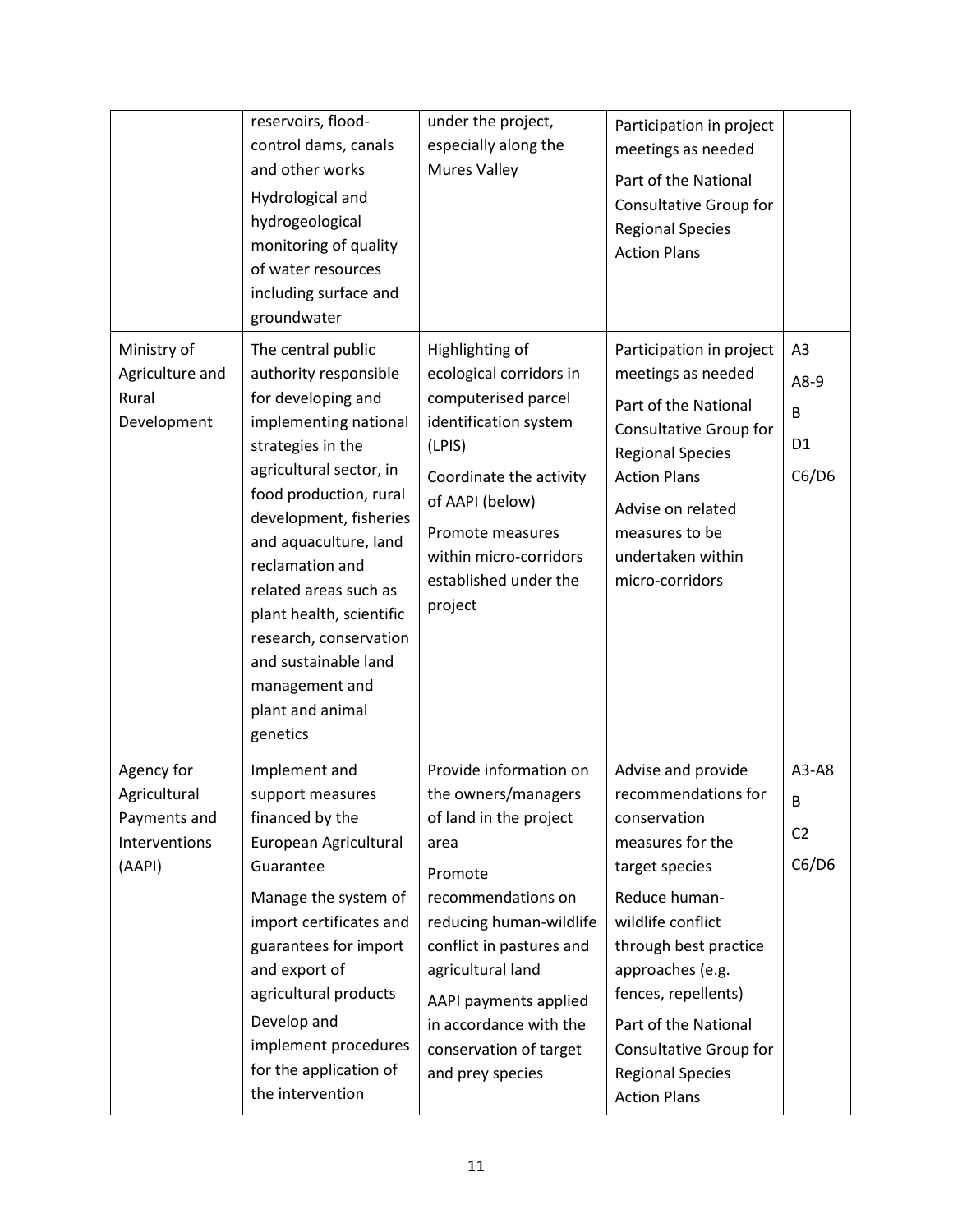|                                                                                        | system for agricultural<br>products                                                                                                                                                       |                                                                                                                                                                                                                                                                                                 |                                                                                                                                                                                                                                                                                       |                                                    |
|----------------------------------------------------------------------------------------|-------------------------------------------------------------------------------------------------------------------------------------------------------------------------------------------|-------------------------------------------------------------------------------------------------------------------------------------------------------------------------------------------------------------------------------------------------------------------------------------------------|---------------------------------------------------------------------------------------------------------------------------------------------------------------------------------------------------------------------------------------------------------------------------------------|----------------------------------------------------|
| National<br>Tourism<br>Authority                                                       | Implement national<br>strategies for tourism<br>development (e.g.<br>destinations, tourism<br>products)                                                                                   | Ensure tourism<br>development strategies<br>take account of<br>measures to conserve<br>target species in order<br>to reduce pressure in<br>priority areas for<br>tourism                                                                                                                        | Advise on appropriate<br>planning and<br>intervention measures<br>for the conservation of<br>target species and<br>their prey<br>Part of the National<br>Consultative Group for<br><b>Regional Species</b><br><b>Action Plans</b>                                                     | A3, A8                                             |
| <b>National Agency</b><br>for Mineral<br>Resources                                     | Manage publicly<br>owned oil and mineral<br>resources and the<br>national geological<br>fund                                                                                              | Integrate micro-corridor<br>conservation measures<br>to mitigate any impacts<br>of exploitation of<br>resources in the project<br>area                                                                                                                                                          | Advise on micro-<br>corridor management<br>measures<br>Part of the National<br>Consultative Group for<br><b>Regional Species</b><br><b>Action Plans</b>                                                                                                                               | A3, A8<br>C <sub>6</sub>                           |
| <b>National Agency</b><br>for Land<br>Improvement                                      | Operate, manage,<br>maintain and repair<br>land improvement in<br>the public or private<br>state, declared of use<br>for public utility                                                   | Inputs during the<br>consultative process for<br>development of<br><b>Regional Species Action</b><br>Plans                                                                                                                                                                                      | Part of the National<br>Consultative Group for<br><b>Regional Species</b><br><b>Action Plans</b>                                                                                                                                                                                      | A8<br>C <sub>6</sub>                               |
| National<br>Institute "Marin<br>Drăcea" for<br>Forestry<br>Research and<br>Development | Specialist institution in<br>research, technological<br>development and<br>technical advisory<br>services on sustainable<br>forest management<br>Scientific authority for<br><b>CITES</b> | Provision of field<br>information and data on<br>large carnivores in the<br>counties within the<br>project area<br>Data on genetic<br>analyses performed in<br>accordance with Order<br>No. 1439/2015<br>Data exchange and<br>collaboration between<br>Life Connect<br>Carpathians and the Life | Exchange of<br>information on large<br>carnivores and human-<br>wildlife conflict under<br>Life Connect<br>Carpathians<br>Management of the<br>project's rapid<br>intervention team<br>Management of the<br>anti-poaching team to<br>protect target species<br>and reduce poaching of | A3, A5,<br>A6, A8<br>C <sub>2</sub><br>$C4-6$<br>D |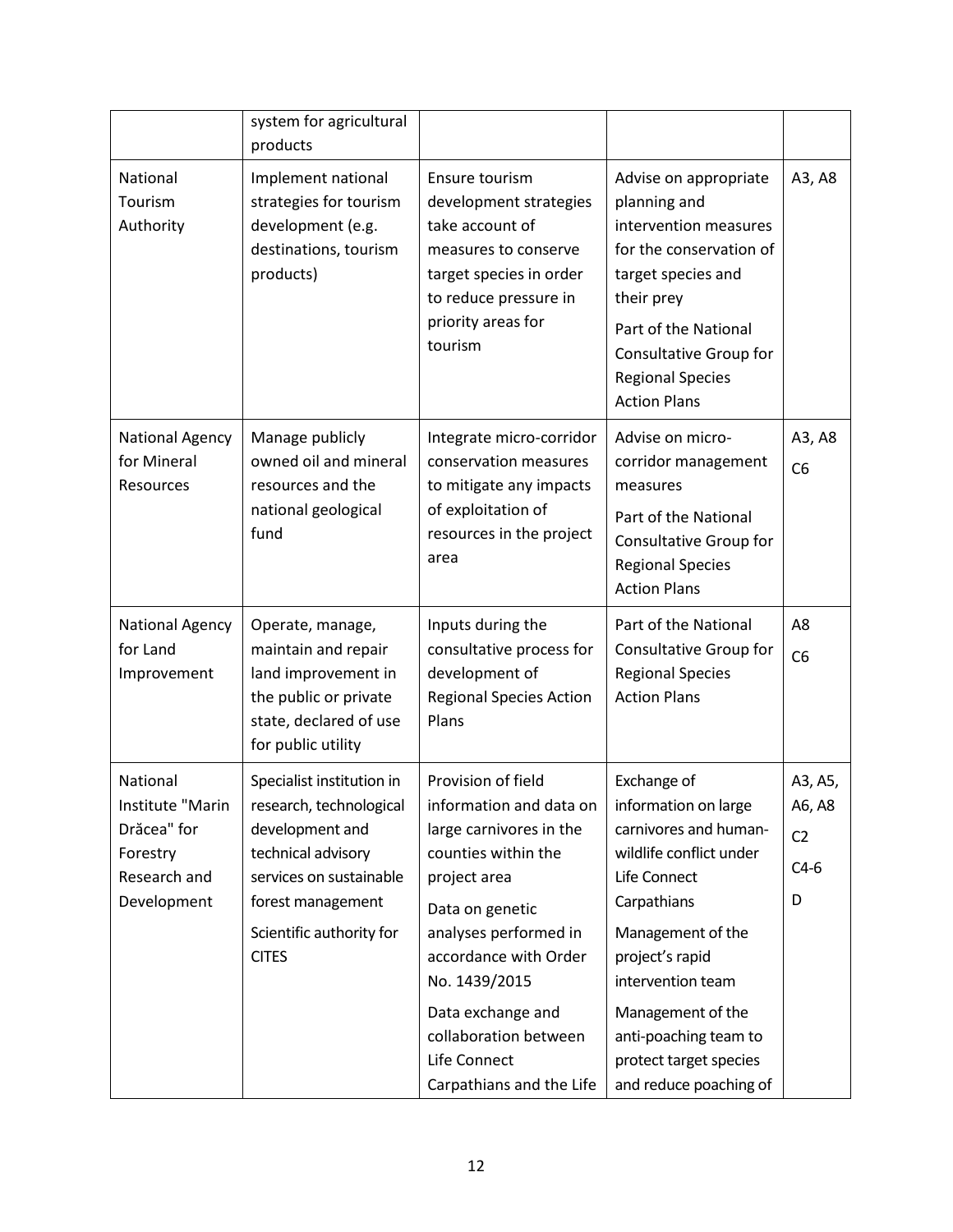|                               |                                        | For Bear project                                                                                                                                                                          | prey species                                                                                                                                                                                           |               |
|-------------------------------|----------------------------------------|-------------------------------------------------------------------------------------------------------------------------------------------------------------------------------------------|--------------------------------------------------------------------------------------------------------------------------------------------------------------------------------------------------------|---------------|
|                               |                                        | Integration of bear<br>regional action plans<br>into national bear<br>action plan<br>Collaboration in<br>development of<br>procedures for<br>interventions in cases of<br>human-carnivore | Make<br>recommendations on<br>harmonising the forest<br>and hunting sector with<br>measures to improve<br>the conservation status<br>of the target species<br>and connectivity<br>Promote conservation |               |
|                               |                                        | conflicts<br>Promote the activities<br>of the Life Connect<br>Carpathians<br>intervention team                                                                                            | measures for ensuring<br>connectivity and<br>improving the<br>conservation status of<br>large carnivores                                                                                               |               |
|                               |                                        | Exchange of<br>information, training of<br>the LCC Team for<br>effective interventions                                                                                                    | Part of the National<br>Consultative Group for<br><b>Regional Species</b><br><b>Action Plans</b>                                                                                                       |               |
|                               |                                        | Promote and support<br>anti-poaching team                                                                                                                                                 | Facilitate participation<br>project meetings and<br>training events                                                                                                                                    |               |
|                               |                                        | Support and provide<br>recommendations on<br>the harmonisation of<br>conservation plans with<br>hunting management<br>approaches                                                          |                                                                                                                                                                                                        |               |
| The General                   | The Association's major                | Knowledge of data on                                                                                                                                                                      | Provide advice and                                                                                                                                                                                     | A3, A5,       |
| Association of<br>Hunters and | objectives concern<br>biodiversity     | large carnivores and<br>high-risk areas for large                                                                                                                                         | recommendations to<br>harmonise hunting                                                                                                                                                                | A8<br>$C1-C3$ |
| Anglers in<br>Romania         | conservation and<br>balancing wildlife | carnivore conflicts<br>within the project area                                                                                                                                            | management plans<br>with conservation                                                                                                                                                                  | $D1-D3$       |
|                               | hunting and fishing<br>interests       | Support and promote                                                                                                                                                                       | measures                                                                                                                                                                                               |               |
|                               | Supporting the                         | recommendations on<br>the harmonisation of                                                                                                                                                | Management of the<br>anti-poaching team to                                                                                                                                                             |               |
|                               | interests of affiliated                | hunting sector with                                                                                                                                                                       | protect target species                                                                                                                                                                                 |               |
|                               | associations and<br>supporting the     | measures to improve the<br>conservation status of                                                                                                                                         | and reduce poaching of<br>prey species                                                                                                                                                                 |               |
|                               | organisation of national               | the target species and                                                                                                                                                                    | Reducing poaching of                                                                                                                                                                                   |               |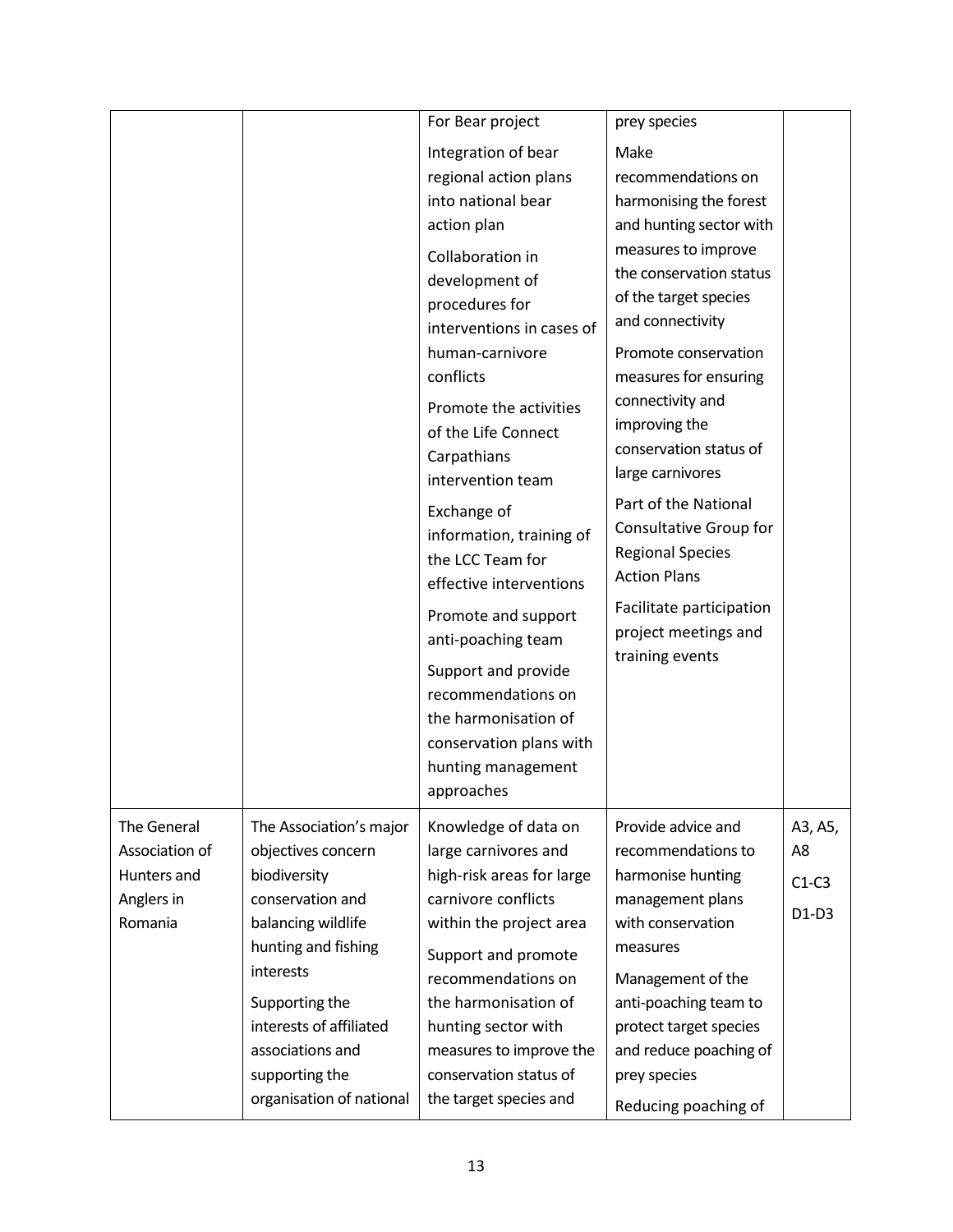|                                                                                      | championships in<br>shooting, dog hunting<br>and fishing as well as<br>representation in<br>international<br>competitions,<br>organising conferences,<br>symposia and<br>exhibitions and<br>producing publications<br>such as magazine,<br>books and other works | connectivity, alongside<br>affiliates of the<br>Association<br>Support and promote<br>the activities of the anti-<br>poaching and rapid<br>intervention team,<br>providing support and<br>assistance when<br>required<br>Monitoring and<br>compliance with the law<br>and statutes by<br>affiliated organisations<br>Promotion of Regional<br><b>Species Action Plans</b> | target species and<br>prey species through<br>the activities of the<br>anti-poaching team<br>(enforcement patrol<br>team)<br>Introduction of<br>conservation measures<br>for ensuring habitat<br>connectivity and<br>improving the<br>conservation status of<br>large carnivores<br>Input into Regional<br>Species Action Plans for<br>the project's target<br>species<br>Part of the National<br>Consultative Group for<br><b>Regional Species</b><br><b>Action Plans</b><br>Facilitate participation<br>project meetings and<br>training events |                           |
|--------------------------------------------------------------------------------------|------------------------------------------------------------------------------------------------------------------------------------------------------------------------------------------------------------------------------------------------------------------|---------------------------------------------------------------------------------------------------------------------------------------------------------------------------------------------------------------------------------------------------------------------------------------------------------------------------------------------------------------------------|---------------------------------------------------------------------------------------------------------------------------------------------------------------------------------------------------------------------------------------------------------------------------------------------------------------------------------------------------------------------------------------------------------------------------------------------------------------------------------------------------------------------------------------------------|---------------------------|
| Romanian<br>Academy's<br>Commission for<br>the Protection of<br>Natural<br>Monuments | Scientific authority for<br>the dissemination of<br>scientific studies<br>related to Romania's<br>natural and cultural<br>heritage                                                                                                                               | Conduct specialised<br>studies contributing to<br>the designation of<br>ecological corridors,<br>approved by the<br>Romanian Academy                                                                                                                                                                                                                                      | Studies produced<br>under the project may<br>be used as part of a<br>larger study for<br>environmental corridor<br>designation (Retezat -<br>Apuseni)<br>Best practice<br>recommendations and<br>a case study on the<br>ecological<br>reconstruction of land<br>for the creation of<br>micro-corridors<br>Part of the National                                                                                                                                                                                                                    | A8-10<br>$C4-C6$<br>D4-D6 |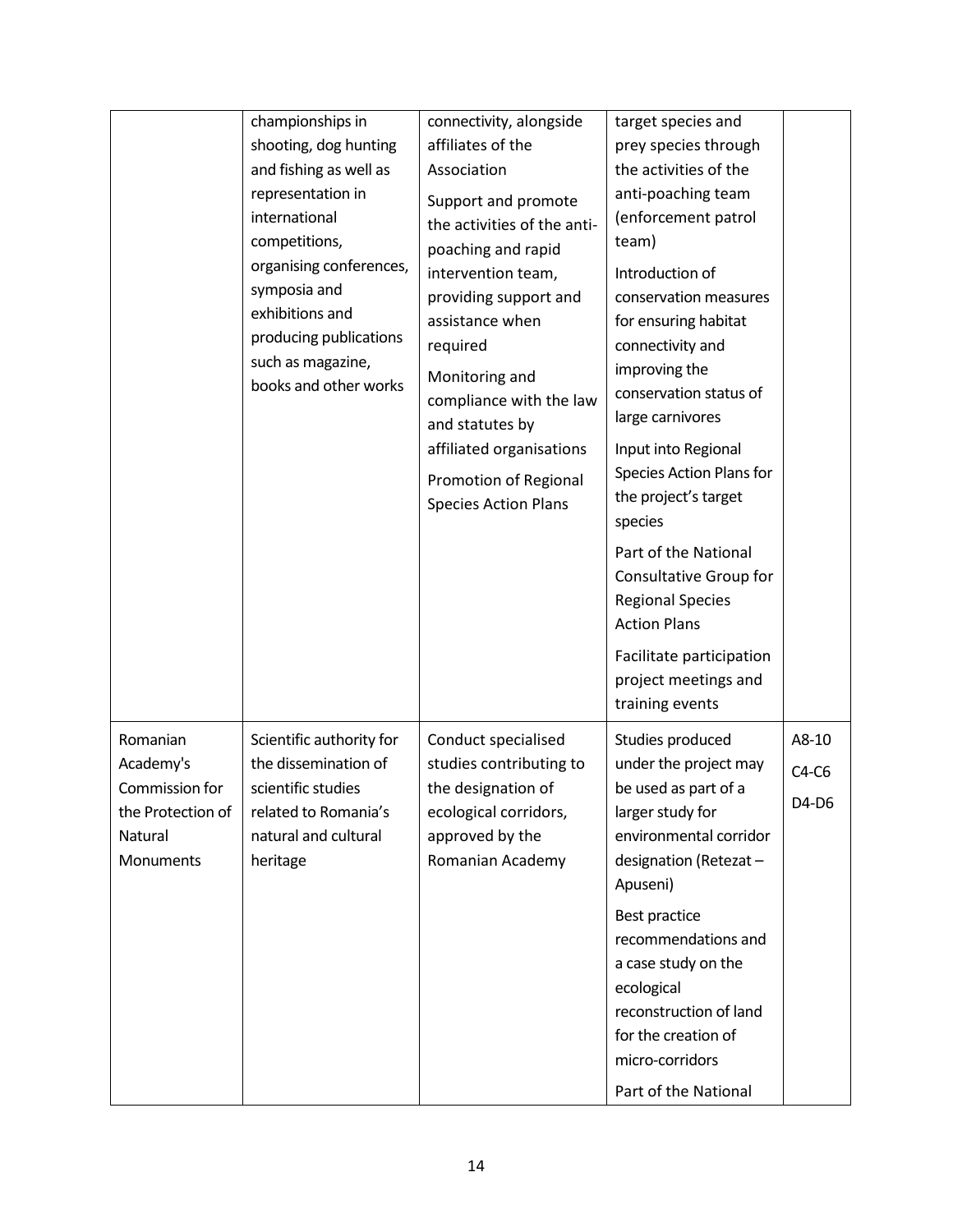|                                     |                         |                         | <b>Consultative Group for</b> |              |  |
|-------------------------------------|-------------------------|-------------------------|-------------------------------|--------------|--|
|                                     |                         |                         | <b>Regional Species</b>       |              |  |
|                                     |                         |                         | <b>Action Plans</b>           |              |  |
| Local government and state entities |                         |                         |                               |              |  |
| County-level                        | Responsibility for      | Responsible for the     | Improvement of                | A4-A9        |  |
| Environmental                       | environmental           | approval of Natura 2000 | information in                | $\mathsf{C}$ |  |
| Protection                          | management issues       | site management plans,  | databases regarding           |              |  |
| Agencies: HD TM,                    | within the project area | forest and hunting      | the project's target          | D            |  |
| AR, AB, BH, CS, CJ                  | Implementation of       | management plans.       | species                       |              |  |
|                                     | nature conservation,    | (Strategic              | Advise and                    |              |  |
|                                     | biodiversity and        | Environmental           | recommend on the              |              |  |
|                                     | sustainable use         | Assessment procedures)  | harmonisation of              |              |  |
|                                     | legislation             | Management of           | forestry and hunting          |              |  |
|                                     |                         | protected areas in the  | management plans              |              |  |
|                                     |                         | project area, that are  | with conservation             |              |  |
|                                     |                         | not under custodianship | measures                      |              |  |
|                                     |                         | (ROSCI0407,             | Recommended                   |              |  |
|                                     |                         | ROSCI0355, ROSCI0298,   | measures to ensure            |              |  |
|                                     |                         | ROSCI0250, ROSCI0219,   | connectivity for large        |              |  |
|                                     |                         | ROSCI0126, ROSCI0064)   | carnivores to be              |              |  |
|                                     |                         | Monitoring of the       | included in                   |              |  |
|                                     |                         | management of           | management plans              |              |  |
|                                     |                         | protected natural areas | Reducing poaching             |              |  |
|                                     |                         | Monitoring and          | of target species and         |              |  |
|                                     |                         | reporting on harvesting | prey species through          |              |  |
|                                     |                         | of strictly protected   | the activities of the         |              |  |
|                                     |                         | species under           | anti-poaching team            |              |  |
|                                     |                         | exemption legislation   | (enforcement patrol           |              |  |
|                                     |                         | Setup and management    | team)                         |              |  |
|                                     |                         | of wildlife inventory   | Management of the             |              |  |
|                                     |                         | (bear, wolf, lynx,      | project's rapid               |              |  |
|                                     |                         | wildcat) in order to    | intervention team to          |              |  |
|                                     |                         | support their           | reduce human-                 |              |  |
|                                     |                         | sustainable use         | wildlife conflict             |              |  |
|                                     |                         | Coordinate assessments  | through best practice         |              |  |
|                                     |                         | of large carnivores in  | approaches                    |              |  |
|                                     |                         | game unit areas         | Advise and support            |              |  |
|                                     |                         | Part of the committee   | operational                   |              |  |
|                                     |                         | to evaluate and         | procedures for                |              |  |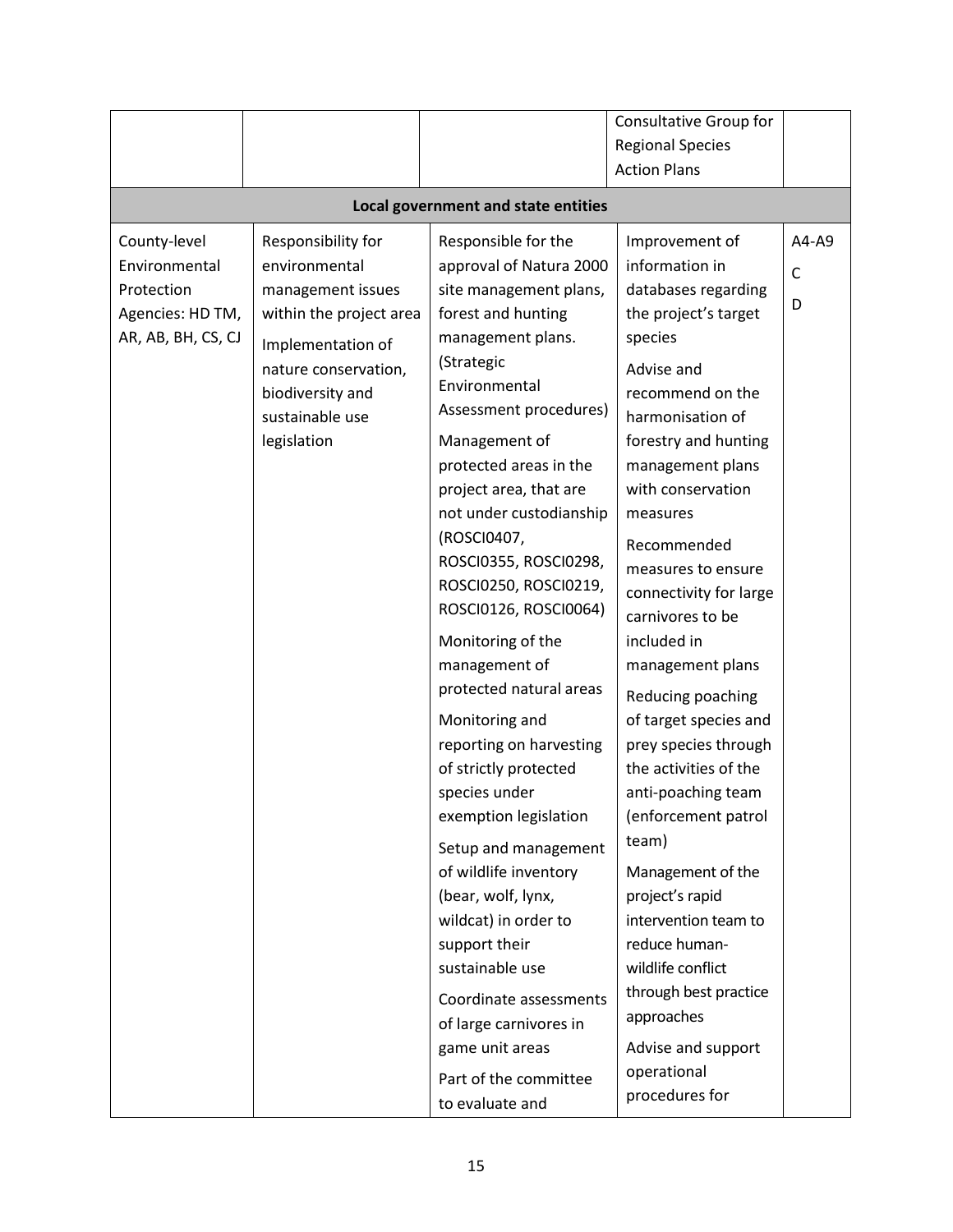|                                                        |                                                                                                                                                                                                                                                 | determine<br>compensation for<br>wildlife damages<br>Incorporate<br>conservation measures<br>established in the<br>project in the<br>management plans of<br>Natura 2000 sites in the<br>project area<br>Promote and<br>incorporate into the<br>hunting and forestry<br>management plans<br>recommendations on<br>the harmonisation of<br>these sectors with<br>measures to improve<br>target species<br>conservation and<br>connectivity | fieldwork, including<br>emergency<br>interventions<br>Facilitation of and<br>participation in<br>meetings, workshops<br>and training events<br>within the project<br>Act as part of the<br>regional consultative<br>group on action<br>plans for target<br>species                                    |                                                    |
|--------------------------------------------------------|-------------------------------------------------------------------------------------------------------------------------------------------------------------------------------------------------------------------------------------------------|------------------------------------------------------------------------------------------------------------------------------------------------------------------------------------------------------------------------------------------------------------------------------------------------------------------------------------------------------------------------------------------------------------------------------------------|-------------------------------------------------------------------------------------------------------------------------------------------------------------------------------------------------------------------------------------------------------------------------------------------------------|----------------------------------------------------|
| County<br>Commissioners<br>for Environmental<br>Guards | To control activities<br>with environmental<br>impacts, and<br>implement sanctions<br>as dictated by<br>environmental<br>protection laws<br>Monitor compliance<br>with protected area<br>management plans by<br>administrators or<br>custodians | Tracking compliance of<br>the conservation of<br>target species and their<br>prey in the project area<br>Promoting at county<br>level the activities of the<br>rapid intervention team<br>and enforcement patrol<br>team                                                                                                                                                                                                                 | Advise and support<br>operational<br>procedures on how<br>to act in emergency<br>situations<br>Facilitate and<br>participate in<br>meetings and<br>training events<br>organised under the<br>project<br>Act as part of the<br>regional consultative<br>group on action<br>plans for target<br>species | A4-6,<br>A8<br>$C2-4$<br>$D1-3,$<br>D <sub>8</sub> |
| <b>Forest Guards</b>                                   | Supervision,<br>monitoring and                                                                                                                                                                                                                  | Tracking of forest and<br>hunting regulations                                                                                                                                                                                                                                                                                                                                                                                            | Demonstrate<br>methods of wildlife                                                                                                                                                                                                                                                                    | $A4-8$<br>$C1-C5$                                  |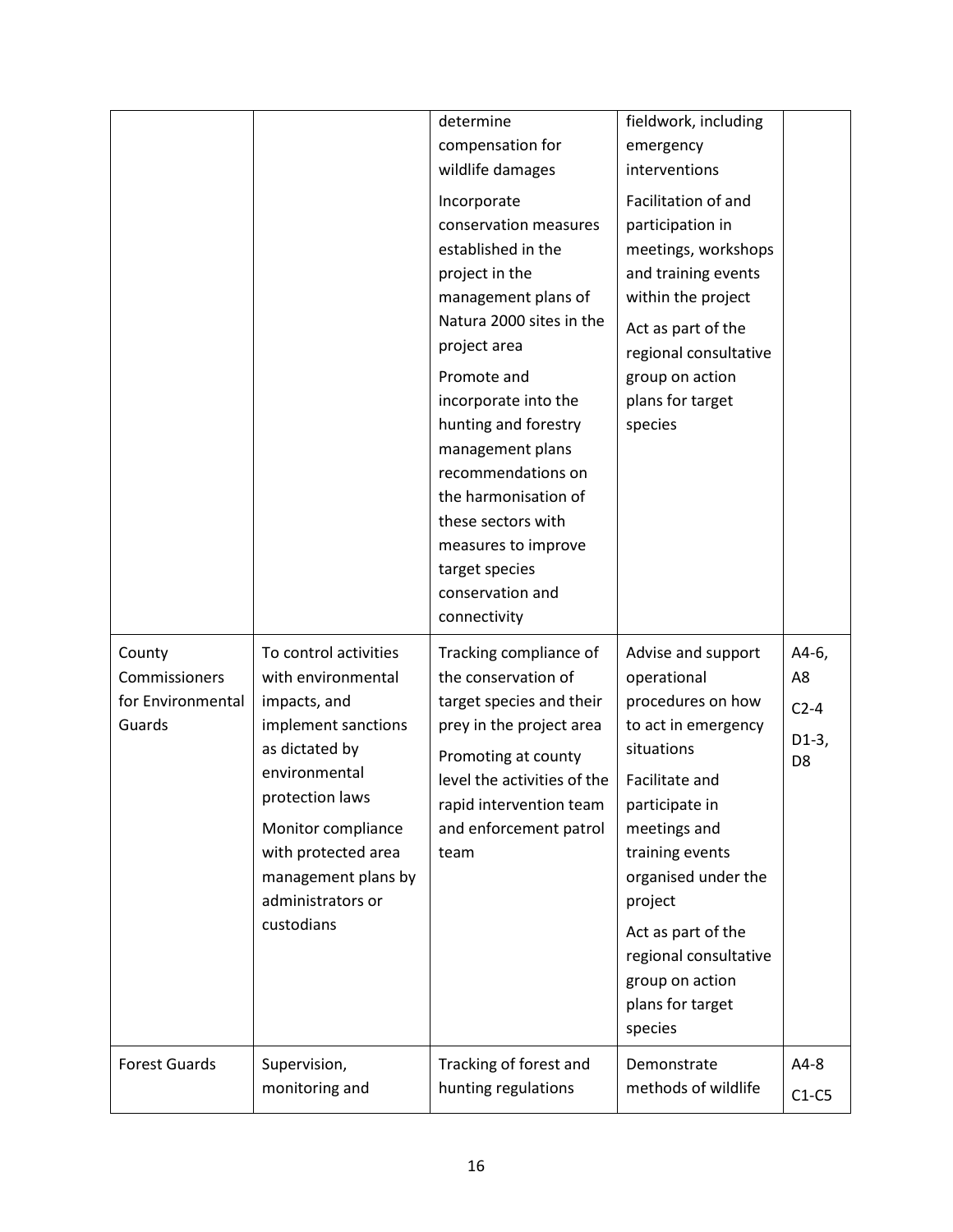|                  | control of forestry and | Knowledge of data on                                                                                                                                                                                                                                                                                                                                                                           | damage prevention                                                                                                                                                                                                                                                                                                                                                                                                                                                                                                                                                                                                        | D1-D5,         |
|------------------|-------------------------|------------------------------------------------------------------------------------------------------------------------------------------------------------------------------------------------------------------------------------------------------------------------------------------------------------------------------------------------------------------------------------------------|--------------------------------------------------------------------------------------------------------------------------------------------------------------------------------------------------------------------------------------------------------------------------------------------------------------------------------------------------------------------------------------------------------------------------------------------------------------------------------------------------------------------------------------------------------------------------------------------------------------------------|----------------|
|                  | hunting activities      | prey species                                                                                                                                                                                                                                                                                                                                                                                   | and control                                                                                                                                                                                                                                                                                                                                                                                                                                                                                                                                                                                                              | D <sub>8</sub> |
|                  |                         | Information assembled<br>on human-wildlife<br>conflict areas and<br>compensation<br>payments for damage<br>caused by large<br>carnivores and boar<br>Promote the activities<br>of the rapid<br>intervention and anti-<br>poaching teams<br>(enforcement patrol<br>team)<br>Promote harmonisation<br>of recommendations on<br>conservation measures<br>and hunting/forestry<br>management plans | Advise and support<br>operational<br>procedures<br>introduced on how<br>to act in emergency<br>situations<br>Support the activities<br>of the anti-poaching<br>team to reduce<br>poaching of target<br>species and their<br>prey<br>Support Regional<br>Species Action plans,<br>specifically measures<br>on large carnivores<br>and connectivity<br>Advise and support<br>the<br>recommendations<br>on the<br>harmonisation of<br>forest and hunting<br>management plans<br>with conservation<br>measures<br>Facilitation of and<br>participation in<br>meetings, workshops<br>and training events<br>under the project |                |
| County-level     | Improving the quality   | Support                                                                                                                                                                                                                                                                                                                                                                                        | Advise and support                                                                                                                                                                                                                                                                                                                                                                                                                                                                                                                                                                                                       | A4-8           |
| Forestry         | of sustainable forest   | recommendations on                                                                                                                                                                                                                                                                                                                                                                             | recommendations                                                                                                                                                                                                                                                                                                                                                                                                                                                                                                                                                                                                          | $C1-C5$        |
| Departments (HD, | management in line      | the harmonisation of                                                                                                                                                                                                                                                                                                                                                                           | on the                                                                                                                                                                                                                                                                                                                                                                                                                                                                                                                                                                                                                   | D1-D5,         |
| TM, AR, AB, BH,  | with current ecological | forest and hunting                                                                                                                                                                                                                                                                                                                                                                             | harmonisation of                                                                                                                                                                                                                                                                                                                                                                                                                                                                                                                                                                                                         |                |
| CS, CJ counties) | principles, landscape,  | management plans with                                                                                                                                                                                                                                                                                                                                                                          | forest and hunting                                                                                                                                                                                                                                                                                                                                                                                                                                                                                                                                                                                                       | D <sub>8</sub> |
|                  | environmental and       | conservation measures                                                                                                                                                                                                                                                                                                                                                                          | management plans                                                                                                                                                                                                                                                                                                                                                                                                                                                                                                                                                                                                         |                |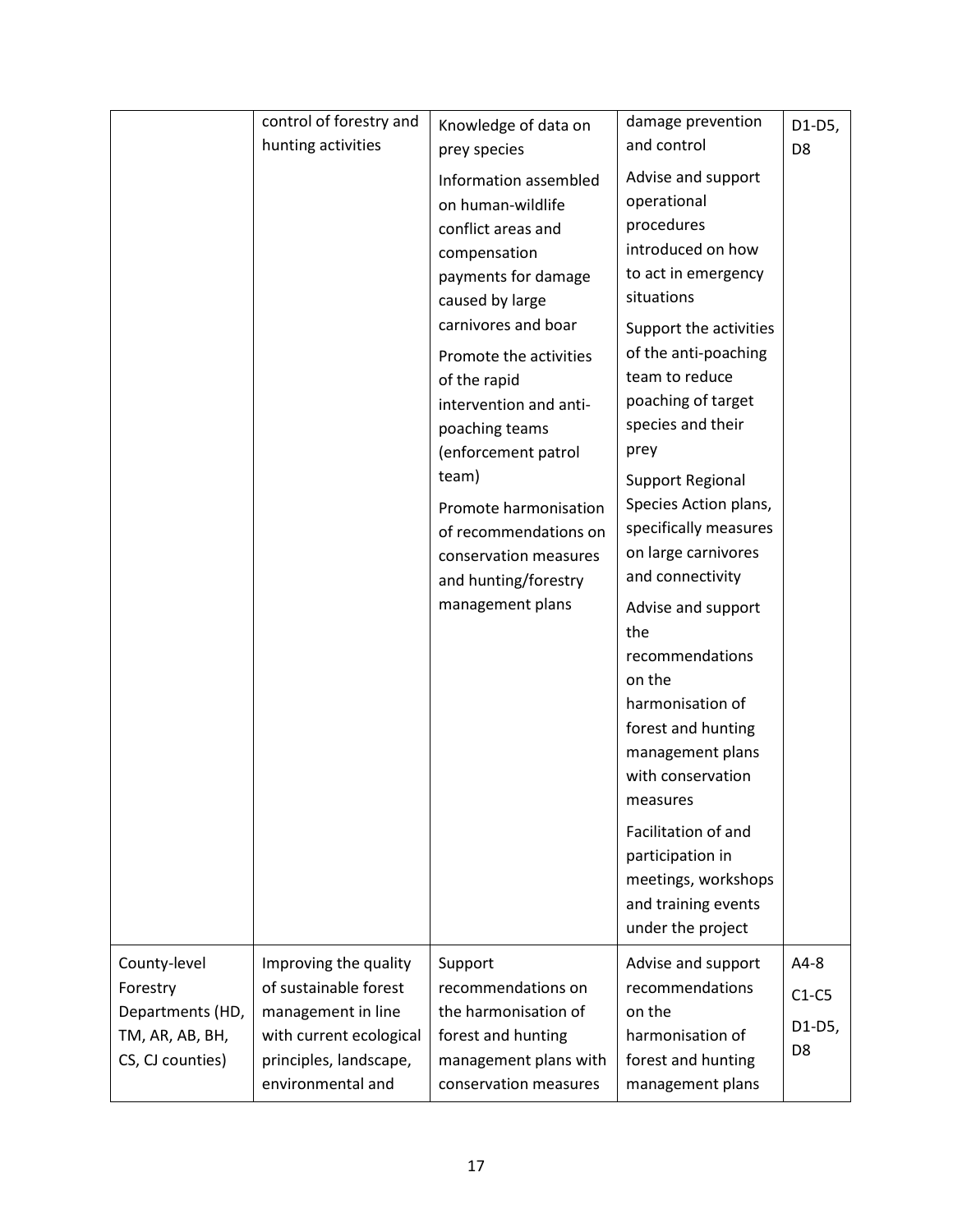|                | pan-European criteria   | Promote the activities   | with conservation          |        |
|----------------|-------------------------|--------------------------|----------------------------|--------|
|                | Management of           | of the anti-poaching     | measures                   |        |
|                | hunting areas           | and rapid intervention   | Supporting the             |        |
|                | Coordination of         | teams                    | development of             |        |
|                | district-level forestry | Provide data on the      | <b>Regional Species</b>    |        |
|                | departments             | assessment of large      | action plans,              |        |
|                |                         | carnivores and prey      | including measures         |        |
|                |                         | species from hunting     | for carnivore              |        |
|                |                         | areas that overlay the   | conservation and           |        |
|                |                         | project area             | habitat connectivity       |        |
|                |                         | Collaborate over project | Reducing human-            |        |
|                |                         | monitoring and data      | wildlife conflict          |        |
|                |                         | collection               | through the activities     |        |
|                |                         |                          | of the rapid               |        |
|                |                         |                          | intervention team          |        |
|                |                         |                          | and best practices         |        |
|                |                         |                          | for conflict<br>prevention |        |
|                |                         |                          |                            |        |
|                |                         |                          | Introducing                |        |
|                |                         |                          | operational                |        |
|                |                         |                          | procedures for             |        |
|                |                         |                          | emergency<br>situations    |        |
|                |                         |                          |                            |        |
|                |                         |                          | Reducing poaching          |        |
|                |                         |                          | of target species and      |        |
|                |                         |                          | their prey through         |        |
|                |                         |                          | the activities of the      |        |
|                |                         |                          | anti-poaching team         |        |
|                |                         |                          | Facilitation of and        |        |
|                |                         |                          | participation in           |        |
|                |                         |                          | meetings, workshops        |        |
|                |                         |                          | and training events        |        |
|                |                         |                          | under the project          |        |
|                |                         |                          | Act as part of the         |        |
|                |                         |                          | regional consultative      |        |
|                |                         |                          | group on action            |        |
|                |                         |                          | plans for target           |        |
|                |                         |                          | species                    |        |
| District-level | Ensure the integrity of | Support                  | Recommendations            | $A4-8$ |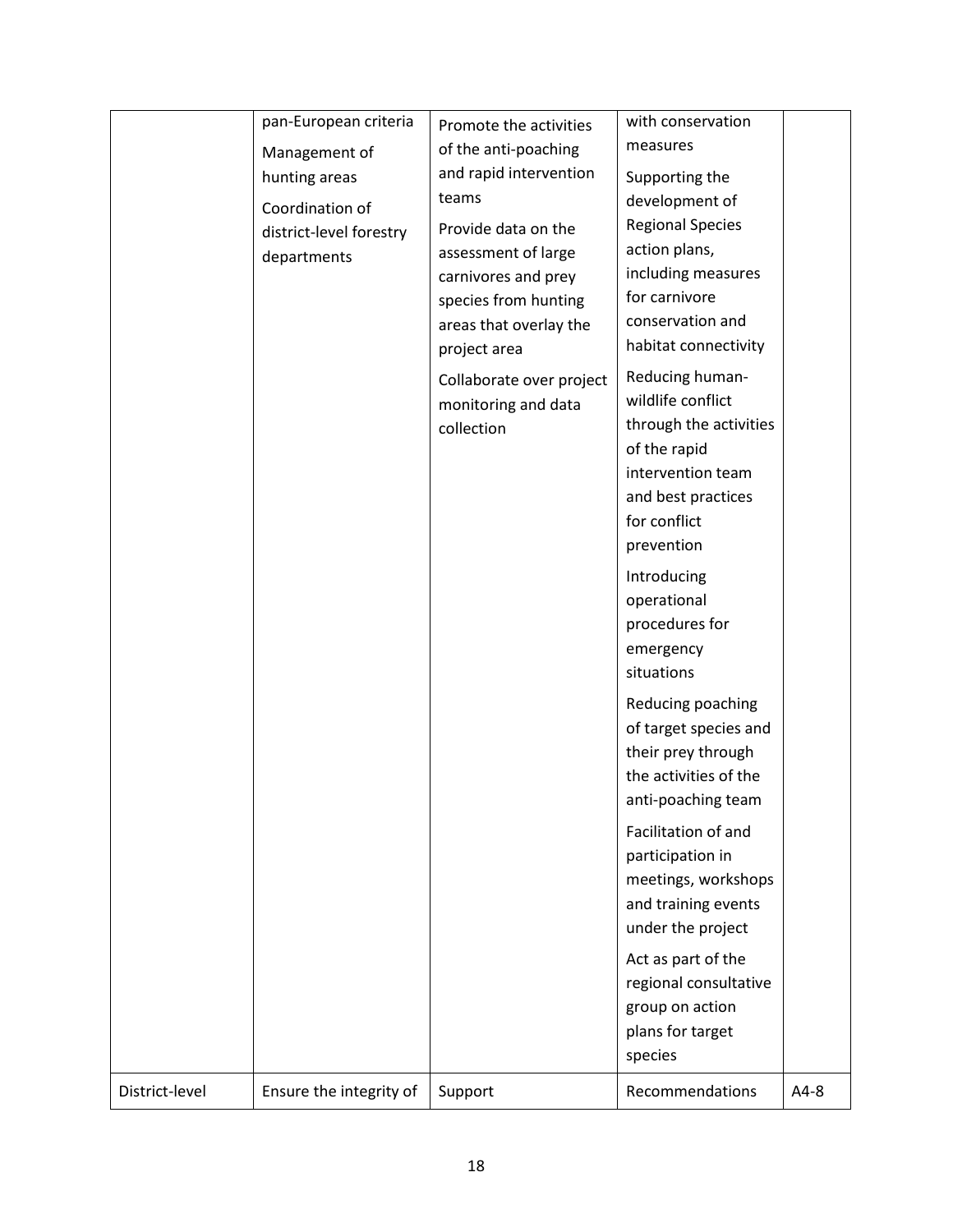| Forestry           | sustainable forest      | recommendations on                              | on the                                  | $C1-C5$        |
|--------------------|-------------------------|-------------------------------------------------|-----------------------------------------|----------------|
| Departments        | management              | the harmonisation of                            | harmonisation of                        | D1-D5,         |
| (within HD, TM,    | Manage hunting and      | forest and hunting                              | project components                      | D <sub>8</sub> |
| AR, AB, BH, CS, CJ | fishing areas under     | management plans with                           | Supporting the                          |                |
| counties)          | district jurisdiction   | conservation measures                           | development of                          |                |
|                    |                         | Promote and support                             | <b>Regional Species</b>                 |                |
|                    |                         | the activities of the                           | Action Plans,                           |                |
|                    |                         | rapid intervention and                          | including measures                      |                |
|                    |                         | anti-poaching teams                             | for carnivore                           |                |
|                    |                         | Hold data on the                                | conservation and                        |                |
|                    |                         | assessment of large                             | habitat connectivity                    |                |
|                    |                         | carnivore and prey                              | Safeguarding                            |                |
|                    |                         | species from hunting                            | property and                            |                |
|                    |                         | areas                                           | reducing damage                         |                |
|                    |                         |                                                 | caused by large                         |                |
|                    |                         | Collaborate over project<br>monitoring and data | carnivores by                           |                |
|                    |                         | collection                                      | demonstrating                           |                |
|                    |                         |                                                 | methods of                              |                |
|                    |                         | Provide information on                          | prevention                              |                |
|                    |                         | high-risk areas for                             | Reducing poaching                       |                |
|                    |                         | conflicts with large                            | of target species and                   |                |
|                    |                         | carnivores in the project                       | their prey through                      |                |
|                    |                         | area                                            | the activities of the                   |                |
|                    |                         |                                                 | anti-poaching team                      |                |
|                    |                         |                                                 | Facilitation of and                     |                |
|                    |                         |                                                 |                                         |                |
|                    |                         |                                                 | participation in<br>meetings, workshops |                |
|                    |                         |                                                 | and training events                     |                |
|                    |                         |                                                 | under the project                       |                |
|                    |                         |                                                 |                                         |                |
| Hunting            | Manage hunting and      | Assist with data for the                        | Make                                    | $A4-8$         |
| Managers           | fishing areas according | assessment of large                             | recommendations                         | $C1-C3$ ,      |
|                    | to administration       | carnivore and prey                              | regarding the                           | C5,            |
|                    | contracts               | species                                         | harmonisation of                        | D              |
|                    |                         | Support the                                     | conservation and                        |                |
|                    |                         | harmonisation of                                | hunting                                 |                |
|                    |                         | conservation measures                           | management plans                        |                |
|                    |                         | with hunting                                    | Support the                             |                |
|                    |                         | management                                      | development of                          |                |
|                    |                         | Collaborate over project                        | <b>Regional Action</b>                  |                |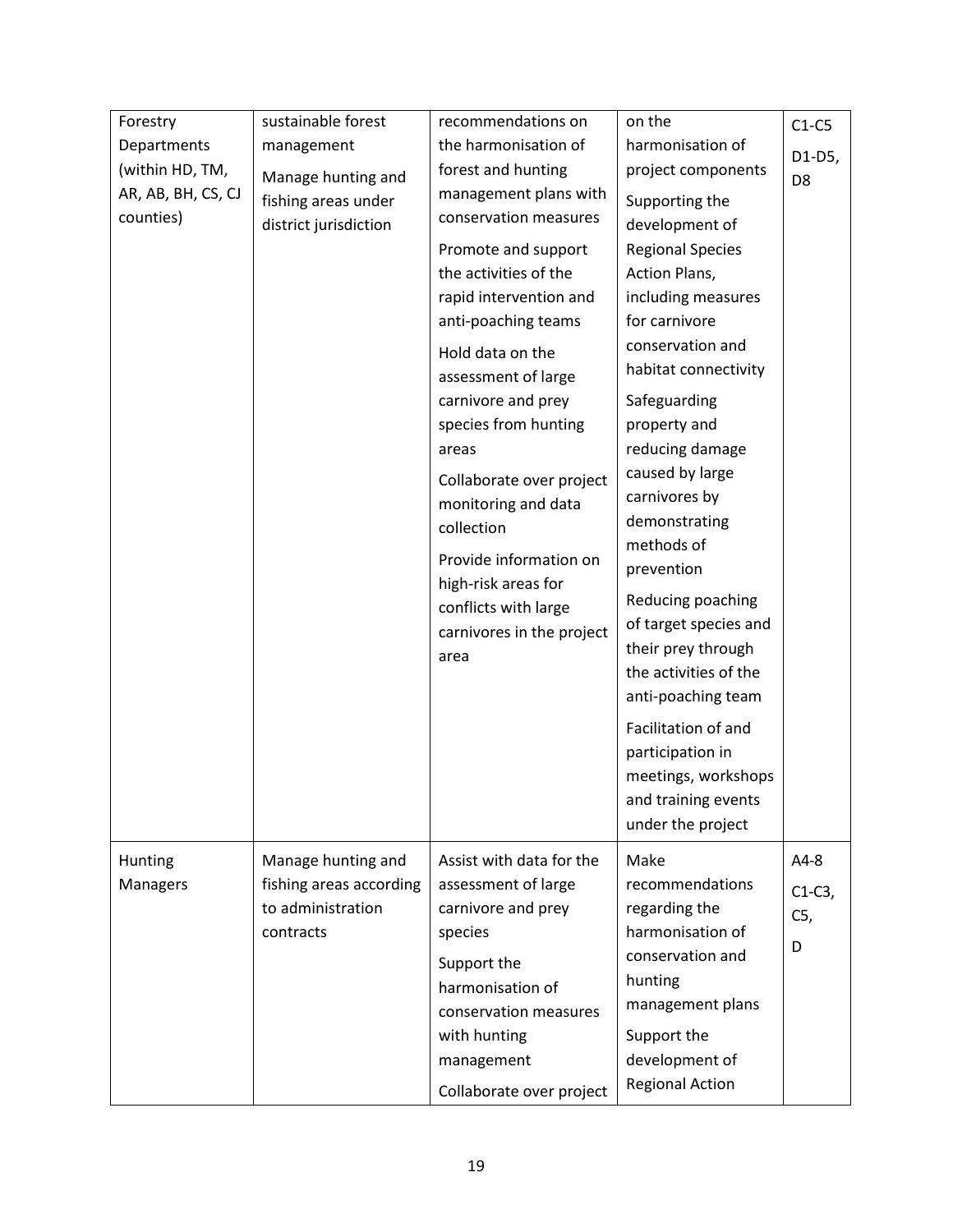|                                                       |                                                                                | monitoring and data<br>collection<br>Provide information on<br>high-risk areas for<br>conflicts with large<br>carnivores in the project<br>area<br>Promote and support<br>the activities of the<br>rapid intervention and<br>anti-poaching teams                             | Plans<br>Safeguarding<br>property and<br>reducing damage<br>caused by large<br>carnivores by<br>demonstrating<br>methods of<br>prevention<br>Reducing poaching<br>of target species and<br>their prey through<br>the activities of the<br>anti-poaching team<br>Reducing human-<br>wildlife conflict<br>through the activities<br>of the rapid<br>intervention team<br>and best practices<br>for conflict<br>prevention<br>Facilitation of and<br>participation in<br>meetings, workshops<br>and training events<br>under the project |                        |
|-------------------------------------------------------|--------------------------------------------------------------------------------|------------------------------------------------------------------------------------------------------------------------------------------------------------------------------------------------------------------------------------------------------------------------------|---------------------------------------------------------------------------------------------------------------------------------------------------------------------------------------------------------------------------------------------------------------------------------------------------------------------------------------------------------------------------------------------------------------------------------------------------------------------------------------------------------------------------------------|------------------------|
| Administrators/<br>custodians of<br>Natura 2000 sites | Administer protected<br>areas as per contracts/<br>custodianship<br>agreements | Assist with the provision<br>of data on target and<br>prey species<br>Integrate and<br>harmonise measures for<br>large carnivore and<br>landscape scale<br>conservation with<br>management plans<br>Promote and support<br>the activities of the anti-<br>poaching and rapid | Make<br>recommendations<br>on the<br>harmonisation of<br>target species<br>conservation<br>measures and<br>habitat connectivity<br>Conduct studies on<br>target species<br>Support the<br>development of                                                                                                                                                                                                                                                                                                                              | A<br>$\mathsf{C}$<br>D |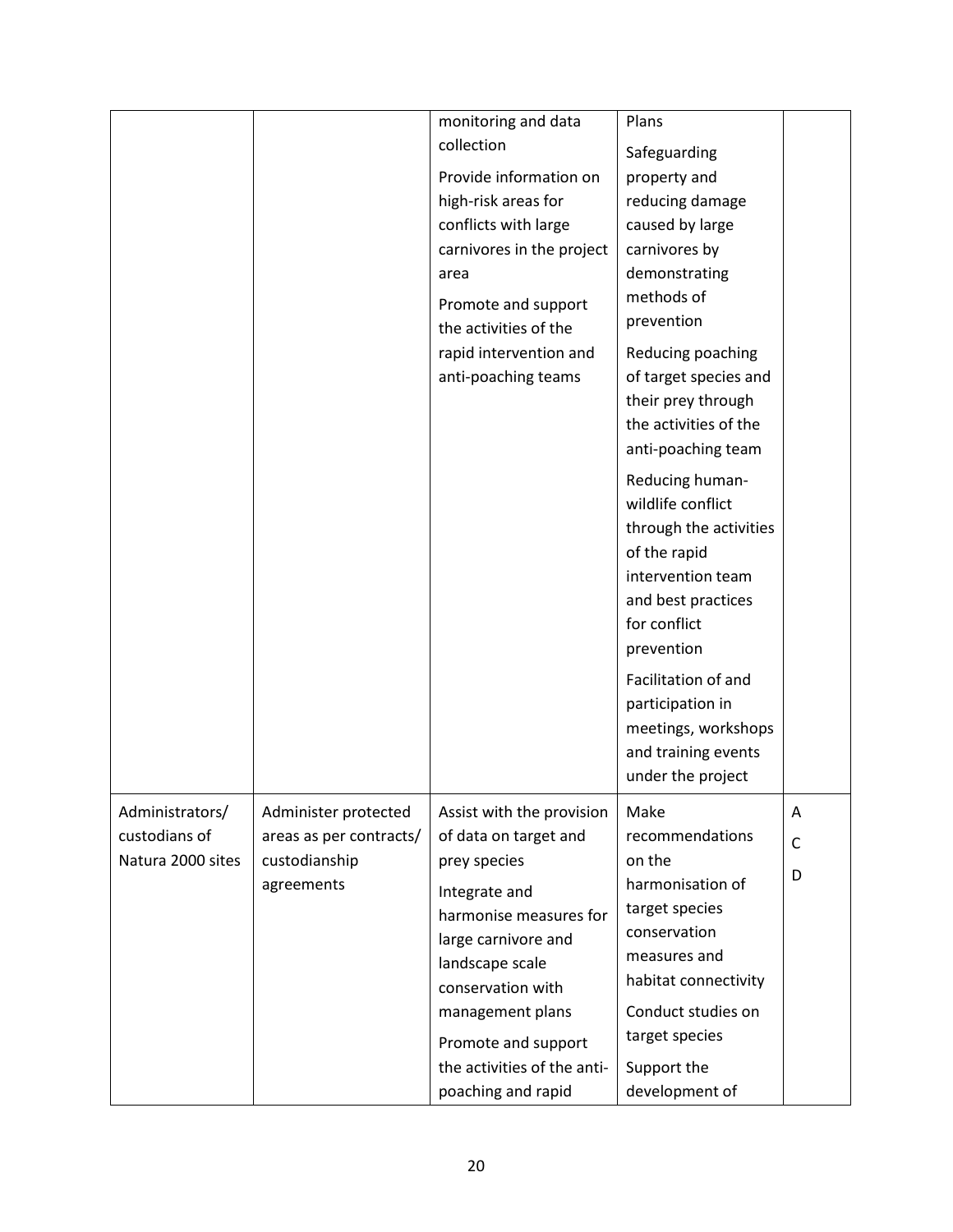|                                                                                      |                                                                                  | intervention teams<br>Provide information on<br>high-risk areas for<br>conflicts with large<br>carnivores in the project<br>area<br>Collaborate over project<br>monitoring and data<br>collection                                                   | <b>Regional Action</b><br>Plans<br>Facilitation of and<br>participation in<br>meetings, workshops<br>and training events<br>under the project                                                                                                                                                                                                                                                                                         |                              |
|--------------------------------------------------------------------------------------|----------------------------------------------------------------------------------|-----------------------------------------------------------------------------------------------------------------------------------------------------------------------------------------------------------------------------------------------------|---------------------------------------------------------------------------------------------------------------------------------------------------------------------------------------------------------------------------------------------------------------------------------------------------------------------------------------------------------------------------------------------------------------------------------------|------------------------------|
| Prefecture level<br>administrators<br>(counties of HD,<br>TM, AR, AB, BH,<br>CS, CJ) | Local-level<br>government<br>administration and<br>overseers of law and<br>order | Promote and support<br>the actions carried out<br>within the project<br>among local actors<br>Support local<br>procedures for<br>intervention in<br>emergencies caused by<br>wild animals<br>Promote the activities<br>of the anti-poaching<br>team | Safeguarding<br>property and<br>reducing damage<br>caused by large<br>carnivores by<br>demonstrating<br>methods of<br>prevention<br>Reducing poaching<br>of target species and<br>their prey through<br>the activities of the<br>anti-poaching team<br>Reducing human-<br>wildlife conflict<br>through the activities<br>of the rapid<br>intervention team<br>Introducing<br>operational<br>procedures for<br>emergency<br>situations | $A4-8$<br>$C1-C3$<br>$D1-D3$ |
| Local Councils,<br><b>City Halls</b>                                                 | Compliance with<br>applicable legislation<br>on protection of<br>natural areas   | Development of<br>partnerships with<br>protected area<br>managers/<br>environmental<br>authorities responsible<br>for management                                                                                                                    | Safeguarding<br>property and<br>reducing damage<br>caused by large<br>carnivores by<br>demonstrating<br>methods of                                                                                                                                                                                                                                                                                                                    | $A4-8$<br>$C1-C3$<br>$D1-D3$ |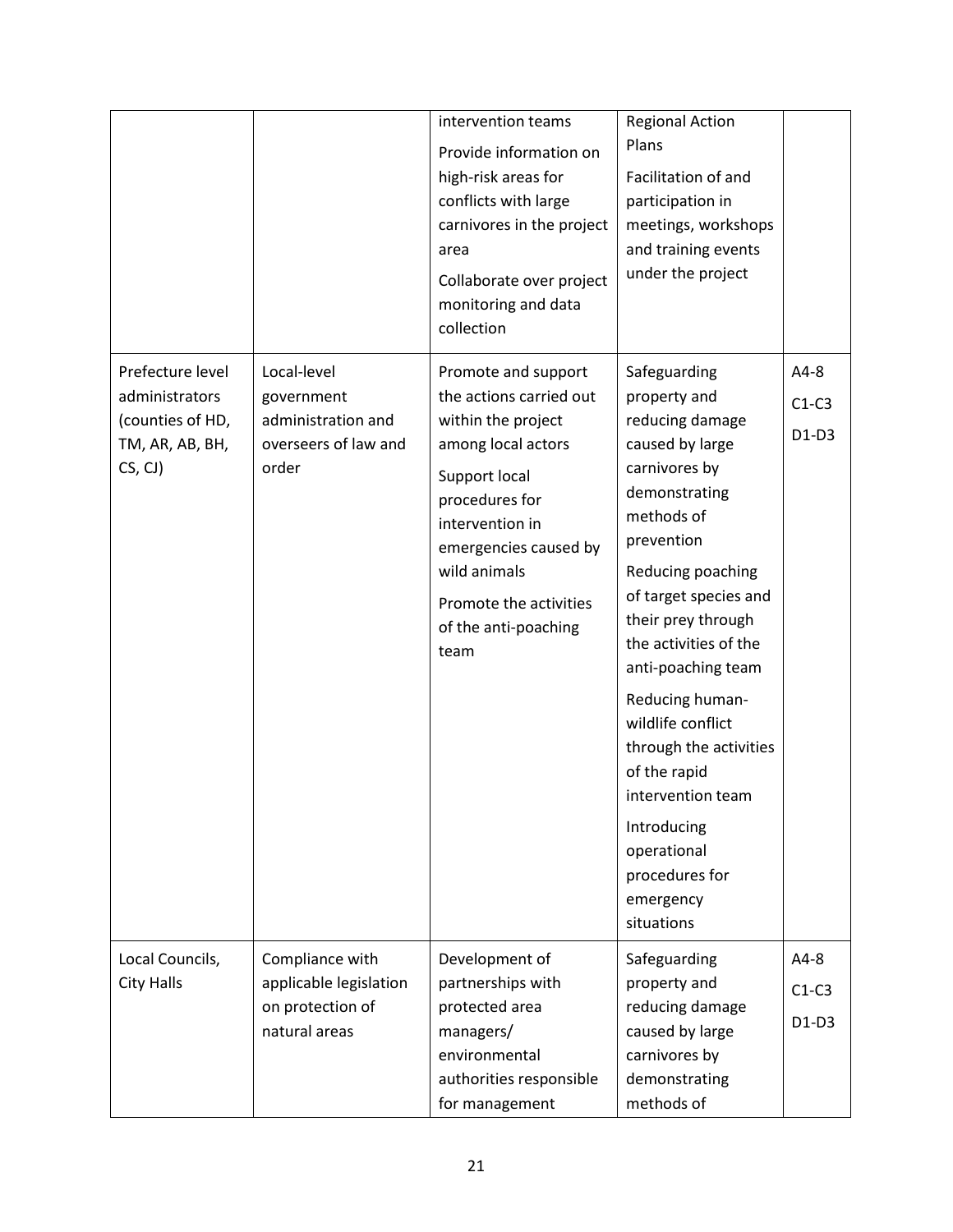|                                               |                                                                                                              | measures                                                                                                                                                                                                                                                                                                                                                        | prevention                                                                                                                                                                                                                                                                                                                                                                             |                                                |
|-----------------------------------------------|--------------------------------------------------------------------------------------------------------------|-----------------------------------------------------------------------------------------------------------------------------------------------------------------------------------------------------------------------------------------------------------------------------------------------------------------------------------------------------------------|----------------------------------------------------------------------------------------------------------------------------------------------------------------------------------------------------------------------------------------------------------------------------------------------------------------------------------------------------------------------------------------|------------------------------------------------|
|                                               |                                                                                                              | Promote and support<br>the activities of the anti-<br>poaching and rapid<br>intervention teams<br>Involvement in<br>procedures for<br>compensation<br>payments for damaged<br>caused by protected<br>species<br>Active in decision-<br>making on<br>environmental issues<br>and participation in<br>consultations on<br>management plan<br>measures and actions | Reducing poaching<br>of target species and<br>their prey through<br>the activities of the<br>anti-poaching team<br>Reducing human-<br>wildlife conflict<br>through the activities<br>of the rapid<br>intervention team                                                                                                                                                                 |                                                |
| County-level<br>Departments of<br>Agriculture | County-level<br>implementation of<br>policies and strategies<br>introduced by the<br>Ministry of Agriculture | Promotion of measures<br>for the functionality of<br>micro-corridors<br>Representation in<br>discussions with<br>commissions<br>responsible for<br>compensation for wild<br>animal damage                                                                                                                                                                       | Advice on measures<br>for 8 micro-corridors<br>Reduction of human-<br>wildlife conflict<br>through the activities<br>of the rapid<br>intervention team<br>Introduce<br>operational<br>procedures about<br>how to act in<br>emergency<br>situations<br>Safeguarding<br>property and<br>reducing damage<br>caused by large<br>carnivores by<br>demonstrating<br>methods of<br>prevention | A8-10<br>B<br>C <sub>6</sub><br>D <sub>6</sub> |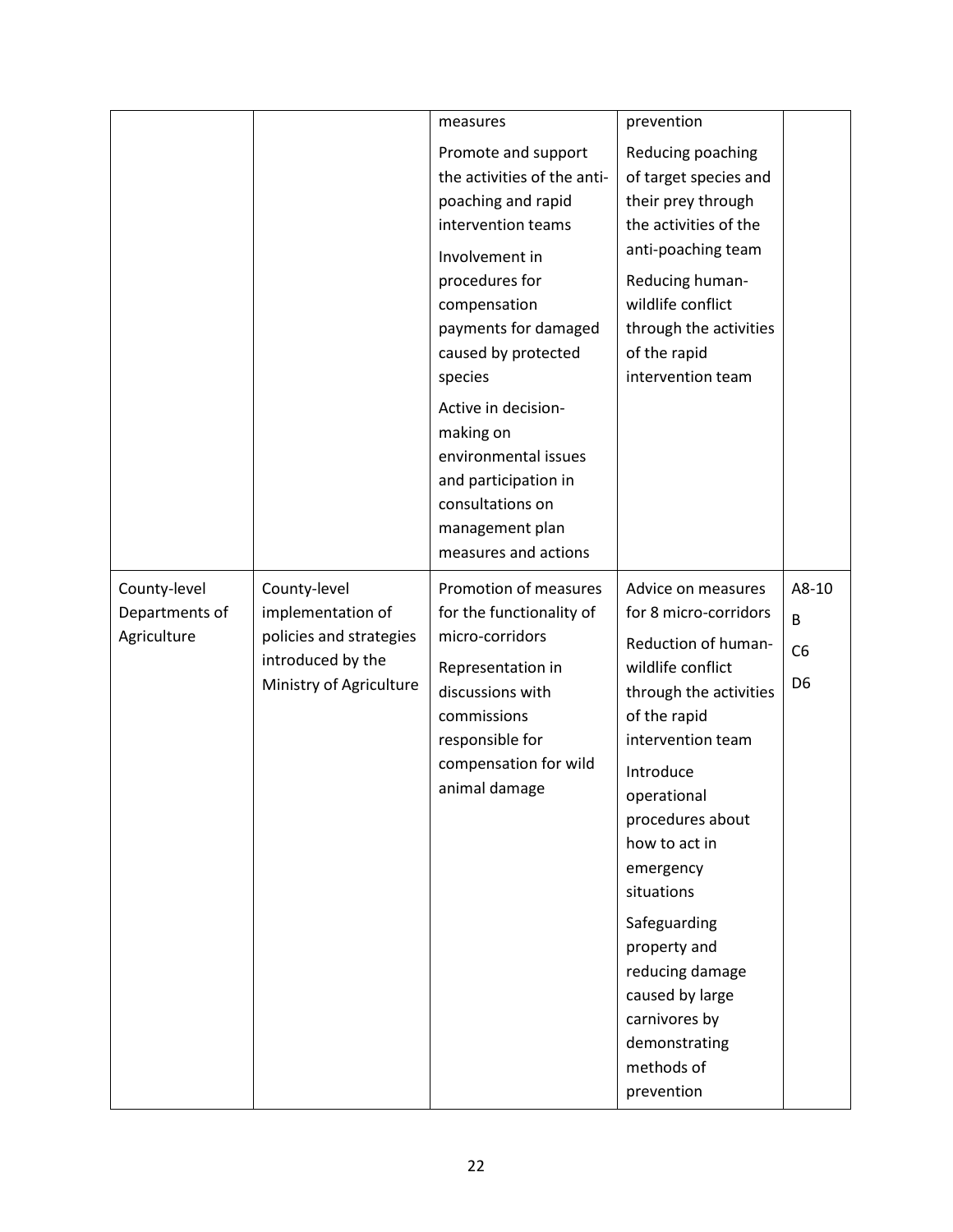| County-level<br>Departments of<br>Sanitary,<br>Veterinary and<br><b>Food Safety</b>               | Implementation of<br>laws in defence of<br>animal health and<br>welfare and plant and<br>environmental<br>protection                                                       | Advise on best practice<br>methodology for<br>veterinary aspects of<br>project activities and<br>conflict mitigation<br>Provision of<br>expertise/trained staff<br>for assisting veterinary<br>interventions, e.g.<br>tranquilisation of<br>animals during HWC<br>events | Facilitation of and<br>participation in<br>meetings, workshops<br>and training events<br>under the project<br>Safeguarding<br>property and<br>reducing damage<br>caused by large<br>carnivores by<br>demonstrating<br>methods of<br>prevention<br>Reduction of human-<br>wildlife conflict<br>through the activities<br>of the rapid<br>intervention team<br>Introducing<br>operational | $A5-6$<br>$C2-3$<br>$D1-2$              |
|---------------------------------------------------------------------------------------------------|----------------------------------------------------------------------------------------------------------------------------------------------------------------------------|--------------------------------------------------------------------------------------------------------------------------------------------------------------------------------------------------------------------------------------------------------------------------|-----------------------------------------------------------------------------------------------------------------------------------------------------------------------------------------------------------------------------------------------------------------------------------------------------------------------------------------------------------------------------------------|-----------------------------------------|
|                                                                                                   |                                                                                                                                                                            |                                                                                                                                                                                                                                                                          | procedures for<br>emergency<br>situations                                                                                                                                                                                                                                                                                                                                               |                                         |
| Police<br>Inspectorate<br>Weapons,<br><b>Explosives and</b><br>Dangerous<br>Substances<br>Service | Inspection, control<br>and annual<br>authorisation of legal<br>owners (individuals<br>and businesses) of<br>weapons,<br>ammunitions,<br>explosives and toxic<br>substances | Collaboration on anti-<br>poaching activities<br>(enforcement patrol<br>team)                                                                                                                                                                                            | Reducing poaching<br>of project target and<br>prey species through<br>the activities of the<br>anti-poaching team                                                                                                                                                                                                                                                                       | C <sub>3</sub><br>D <sub>3</sub>        |
|                                                                                                   |                                                                                                                                                                            | Private sector and other groups                                                                                                                                                                                                                                          |                                                                                                                                                                                                                                                                                                                                                                                         |                                         |
| Land owners and<br>users                                                                          | Management of land                                                                                                                                                         | Implementation of<br>human-wildlife conflict<br>prevention methods<br>and promotion of best<br>practice                                                                                                                                                                  | Reduce damage<br>caused by wild<br>animals by<br>demonstrating<br>prevention methods,<br>best practice and                                                                                                                                                                                                                                                                              | $A5-6$<br>B<br>$C1-C3$ ,<br>$C6-7$<br>D |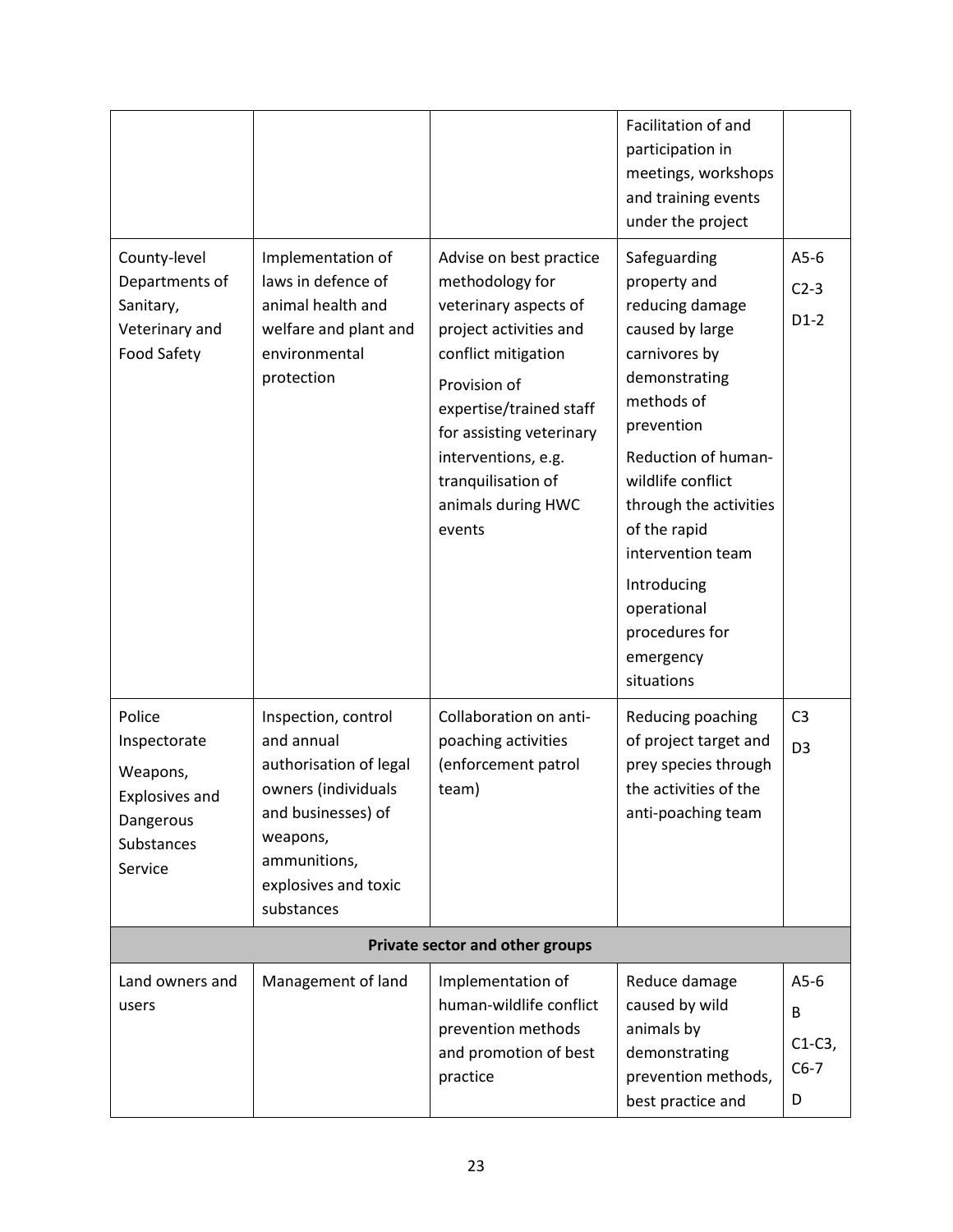|                               |                                            | Support and promote<br>overall project activities<br>Play an active role in<br>decision-making on<br>environmental issues in<br>the project area, and<br>participation in<br>consultations about<br>management planning<br>and the measures<br>contained within | making<br>recommendations<br>Facilitate and<br>participate in<br>meetings and<br>training events on<br>how to grant<br>compensation and<br>how to use human-<br>wildlife conflict<br>prevention methods<br>Provide support in<br>the event of attacks<br>by wild animals<br>Reduce human-<br>wildlife conflict<br>through the activities<br>of the rapid<br>intervention team |             |
|-------------------------------|--------------------------------------------|-----------------------------------------------------------------------------------------------------------------------------------------------------------------------------------------------------------------------------------------------------------------|-------------------------------------------------------------------------------------------------------------------------------------------------------------------------------------------------------------------------------------------------------------------------------------------------------------------------------------------------------------------------------|-------------|
| Rural<br>communities in       | No specific remit in<br>the context of the | Engagement in multiple<br>project activities and                                                                                                                                                                                                                | Create awareness on<br>how to reduce                                                                                                                                                                                                                                                                                                                                          | A5<br>B     |
| and around<br>protected areas | project unless<br>involved more directly   | action and support<br>critical for objectives to                                                                                                                                                                                                                | damage caused by<br>wild animals through                                                                                                                                                                                                                                                                                                                                      | $C1-C3$ ,   |
|                               | as other listed<br>stakeholders, yet their | be realised                                                                                                                                                                                                                                                     | demonstrating best<br>practice prevention                                                                                                                                                                                                                                                                                                                                     | $C6-7$<br>D |
|                               | understanding and<br>support for project   |                                                                                                                                                                                                                                                                 | methods and making<br>recommendations                                                                                                                                                                                                                                                                                                                                         |             |
|                               | activities is key to<br>success            |                                                                                                                                                                                                                                                                 | Facilitating and                                                                                                                                                                                                                                                                                                                                                              |             |
|                               |                                            |                                                                                                                                                                                                                                                                 | attending multiple<br>community-level<br>events and<br>discussions                                                                                                                                                                                                                                                                                                            |             |
| Students and<br>teachers      | No specific remit in<br>the context of the | Engagement in project<br>activities and actions                                                                                                                                                                                                                 | Create awareness on<br>the importance of                                                                                                                                                                                                                                                                                                                                      | E           |
|                               | project unless                             | related to education                                                                                                                                                                                                                                            | biodiversity and the                                                                                                                                                                                                                                                                                                                                                          |             |
|                               | involved more directly<br>as other listed  | and dissemination.<br>Support beneficial for                                                                                                                                                                                                                    | project's focal<br>species                                                                                                                                                                                                                                                                                                                                                    |             |
|                               | stakeholders, yet<br>important             | objectives to be realised                                                                                                                                                                                                                                       |                                                                                                                                                                                                                                                                                                                                                                               |             |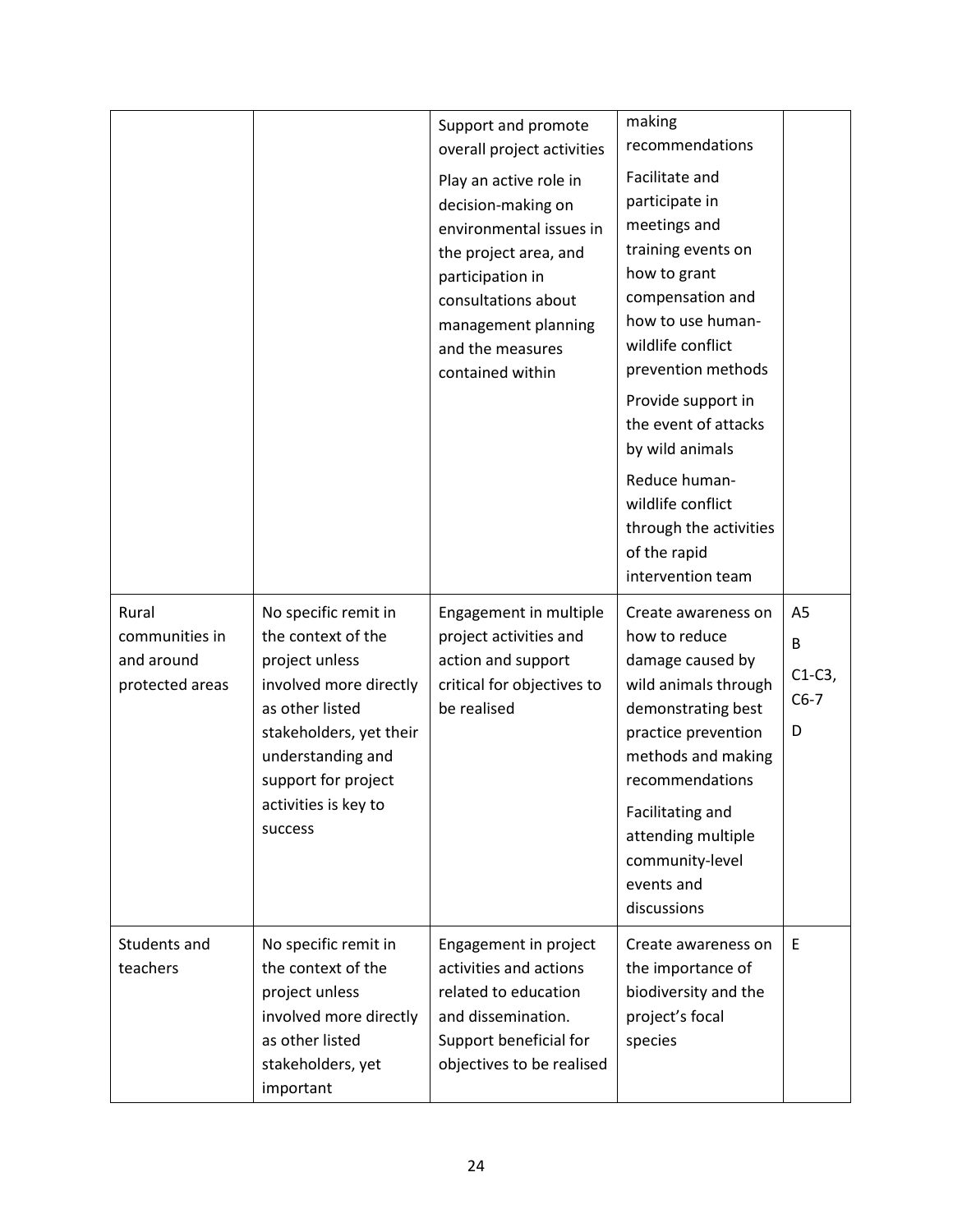|                                        | stakeholders to<br>engage as message<br>bearers                                                                                                                                                                                                                                                                                    |                                                                                                                                                                                                                                                      |                                                                                                                                                                                                                |                    |
|----------------------------------------|------------------------------------------------------------------------------------------------------------------------------------------------------------------------------------------------------------------------------------------------------------------------------------------------------------------------------------|------------------------------------------------------------------------------------------------------------------------------------------------------------------------------------------------------------------------------------------------------|----------------------------------------------------------------------------------------------------------------------------------------------------------------------------------------------------------------|--------------------|
| Private<br>companies and<br>businesses | No specific remit in<br>the context of the<br>project unless<br>involved more directly<br>as other listed<br>stakeholders, yet<br>important<br>stakeholders to<br>engage as business<br>owners in tourism,<br>forestry, trade, mining<br>and other sectors, not<br>exclusively operating<br>within the project area<br>or boundary | Play an active part in<br>decision-making on<br>environmental issues in<br>the area, and<br>participate in<br>consultations on<br>management plans as<br>relevant                                                                                    | Provide information<br>on project activities<br>and include in<br>relevant meetings<br>and dialogues about<br>project objectives<br>and developments                                                           | $C1-C3$<br>$D1-D3$ |
| Mass media                             | No specific remit in<br>the context of the<br>project yet important<br>to engage to meet<br>project's visibility<br>goals and to support in<br>the promotion of<br>positive messages<br>about project<br>activities to a wide<br>range of stakeholders                                                                             | Popularisation of key<br>project activities,<br>milestones and<br>successes                                                                                                                                                                          | Submission of<br>project updates,<br>highlights and key<br>messages to various<br>media outlets                                                                                                                | All                |
| EU LIFE /<br>European<br>Commission    | Project donor and<br>advisor. Financial and<br>technical support<br>through reporting,<br>monitoring and<br>supervision<br>procedures                                                                                                                                                                                              | Regular<br>communications and<br>requests for project<br>information from<br>project desk officers in<br>the UK and Romania<br>Periodic site monitoring<br>visits during the project,<br>and recommendations<br>and feedback produced<br>as a result | Submission of<br>project reports,<br>supplementary<br>annexes and<br>additional<br>information as per<br>official schedule,<br>including ad hoc<br>requests<br>Issuing of invitations<br>to project led events | All                |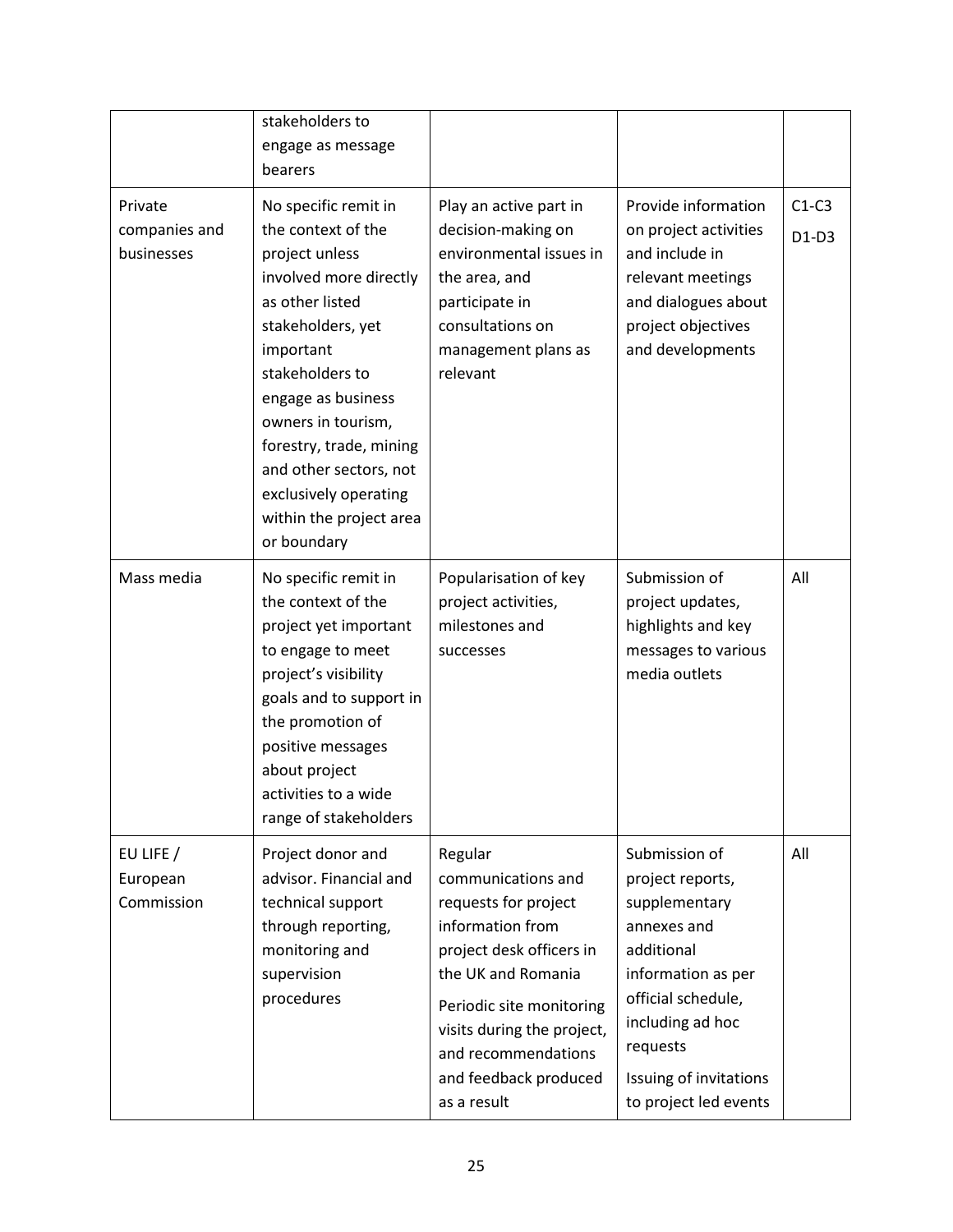|                                                           |                                                                                                       | Enforcer of EC standard<br>reporting, financial and<br>administrative<br>regulations                                                                                                                               | as necessary<br>Following EC project<br>visibility plan and<br>requirements<br>regarding external<br>communications and<br>project publicity         |     |
|-----------------------------------------------------------|-------------------------------------------------------------------------------------------------------|--------------------------------------------------------------------------------------------------------------------------------------------------------------------------------------------------------------------|------------------------------------------------------------------------------------------------------------------------------------------------------|-----|
| Other<br>environmental<br><b>NGOs</b><br>(local/regional) | Interest in the<br>promotion and<br>conservation of the<br>natural and cultural<br>values of the area | Promote and<br>disseminate project<br>results<br>Play an active part in<br>decision-making on<br>environmental issues in<br>the area, and<br>participate in<br>consultations on<br>management plans as<br>relevant | Provide information<br>on project activities<br>and include in<br>relevant meetings<br>and dialogues about<br>project objectives<br>and developments | All |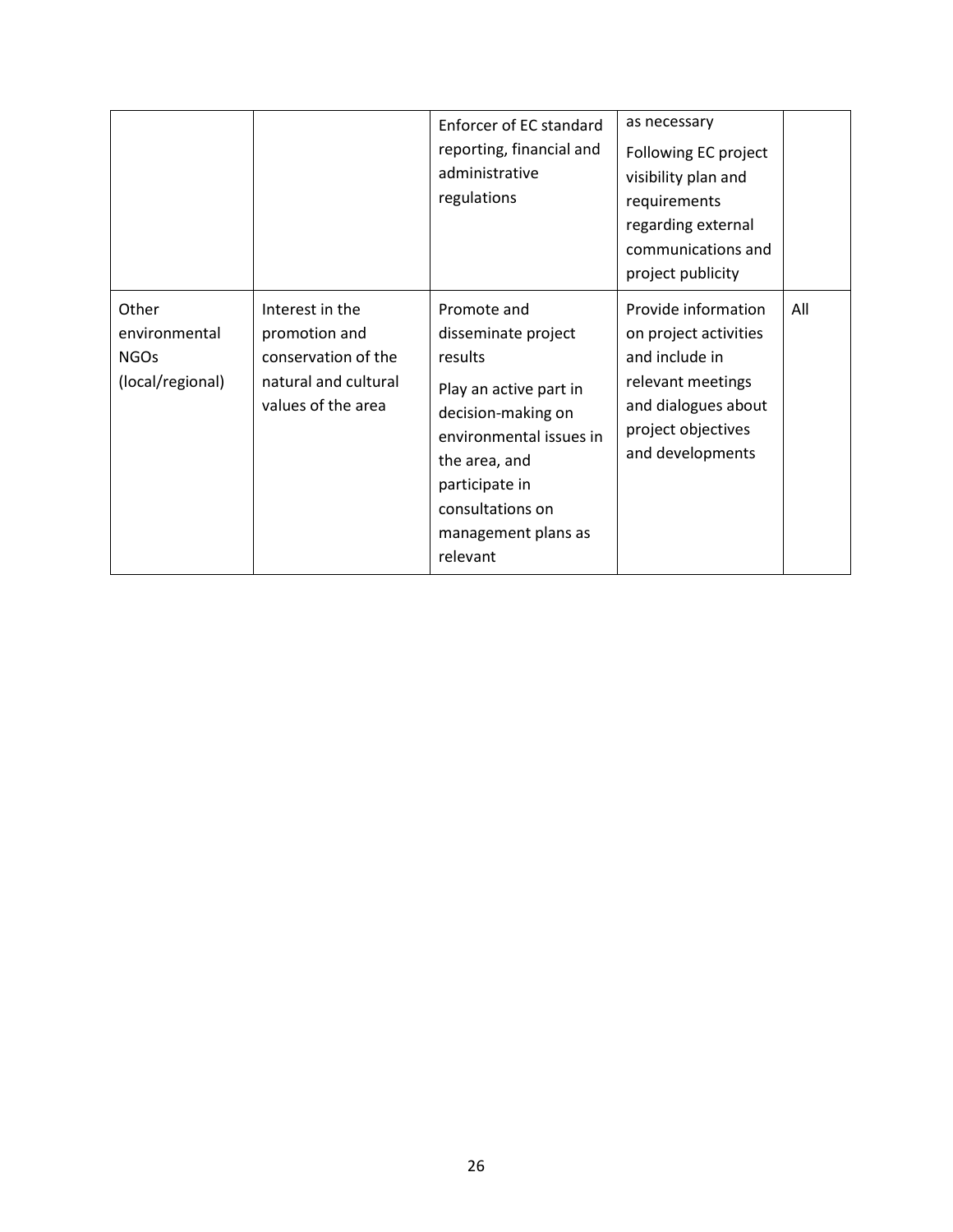**Annex 1: Images of selected stakeholder meetings during the project to date**



Image 1: Project Initiation Meeting – 08.04.2014



Image 2: Meeting of the Natura 2000 Group – 26.03.2015

Image 3: Stakeholders meeting in Arad County – 23.06.2015



Image 4: Stakeholders meeting in Timis County – 13.07.2015



Image 5: Training seminar on landscape scale conservation – 16.09.2015